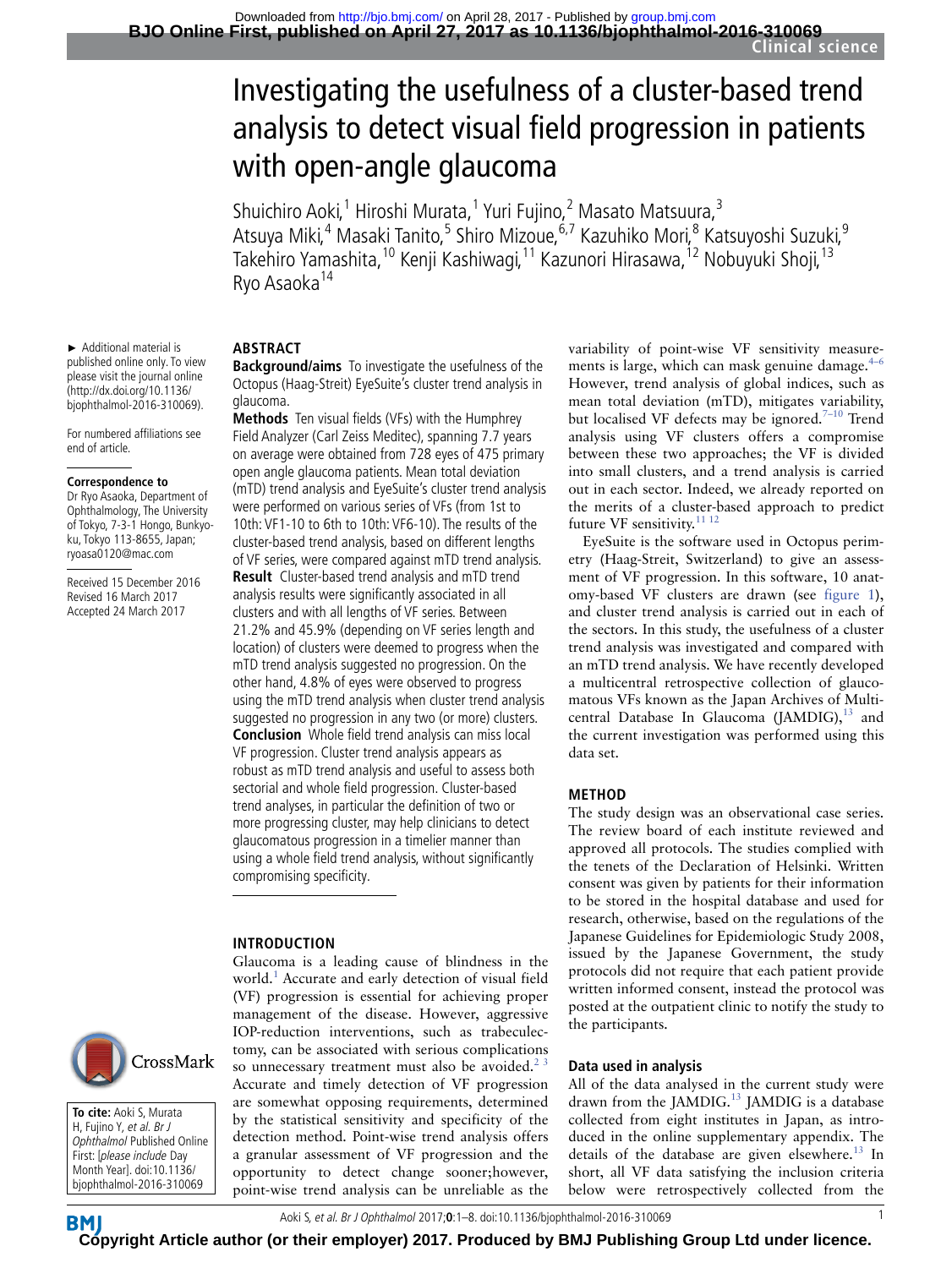

<span id="page-1-0"></span>**Figure 1** EyeSuite clusters 10 clusters in the EyeSuite software (left eye). The right eye was mirror imaged.

electronic records of each institute: (1) eyes with primary open angle glaucoma (POAG) including normal tension glaucoma (NTG), (2) glaucoma was the only disease causing VF damage, (3) each eye had at least 10 VF measurements with 24–2 or 30–2 Humphrey Field Analyzer using the SITA standard programme (HFA; Carl Zeiss Meditec, Dublin, California, USA), excluding one baseline VF. VF reliability was defined as fixation loss (FL) rate <20%and also false positive (FP) rate <15% following the criteria used by the HFA software. $13$  The exclusion criteria were age below 20 years, possible secondary ocular hypertension in either eye, unreliable VFs in any of the 10 VFs and history of surgical treatment or YAG laser capsulotomy during the observation period. In the initial collection, VFs were drawn from 1348 eyes of 805 patients. A total of 436 eyes were excluded because of an unreliable test result in any of the 10 VFs, and 184 eyes were excluded due to a history of surgical treatment or YAG laser capsulotomy during the observation period. As a result, VFs were collected from 728 eyes of 475 patients, and series of 10 reliable VFs were analysed in the current study; when more than 10 VFs were available, the last 10 VFs were collected and used in the analysis.

#### **Statistical analysis**

Three trend analyses were implemented: point-wise, cluster-based and an mTD trend analyses, using all 10 VFs (VF<sub>1-10</sub>). Progression was deemed to have occurred when the progression rate was negative and statistically significant (p value  $< 0.05$ ). Prior studies have defined progression based on a combination of a significance level and a particular progression rate,  $71415$  such as less than −1.0dB/year; however, this approach has only been validated for an MD trend analysis. There is no consensus on what progression rate is suitable to define progression for pointwise trend analysis and no research at all to define a suitable rate for cluster trend analysis, hence we defined progression as any negative progression rate for all of the different trend analyses.

Each trend analysis was repeated using a subset of VFs, from the second to tenth VF (VF<sub>2-10</sub>) through to the sixth to tenth VF  $(VF<sub>6-10</sub>)$ , and progression was again deemed to have occurred if the progression rate was negative and statistically significant at the 5% level. Results were compared against the determination of progression of the relevant cluster with all 10 VFs. The following 'consistency measures' were used to measure performance: (1) proportion both progressing (PBP): trend analysis based on the subset of VFs was significant and negative, and trend analysis of

the complete VF series (VF $_{1-10}$ ) was also significant and negative, (2) proportion both not progressing (PBNP): trend analysis of the subset of VFs was negative and not significant, and trend analysis of VF $_{1,10}$  was negative and not significant, (3) proportion inconsistent progression (PIP): trend analysis of reduced series suggested progression but trend analysis of  $VF_{1-10}$  did not. In the current analysis, trend analysis of the longest  $\overline{\text{VF}}$  series (VF<sub>1-10</sub>) represents a surrogate for the ground truth; therefore, PBP, PIP and PBNP are proxy metrics for the true positive rate (sensitivity), the false positive rate and the true negative rate (speci-ficity), respectively.<sup>[16](#page-7-2)</sup> The different metrics (PBP, PBNP and PIP) were compared between cluster trend analysis and mTD trend analysis, using a pairwise comparison method.

To investigate the relationship between whole field progression (mTD trend analysis) and sectorial progression, we compared the number and spatial distribution of clusters that were deemed to have progressed according to cluster trend analysis with the progression result from the mTD trend analysis. We looked for at least one cluster progressing, at least two clusters progressing, at least three clusters progressing, and also at least two adjacent clusters progressing, and at least three adjacent clusters progressing for all VF series. Finally, the ability of a cluster-based trend analysis to predict future whole field progression was compared with a point-wise trend analysis using receiver operating characteristic (ROC) curves, drawn for the number of significantly progressing test points and the number of progressing clusters; the area under the ROC curve (AUC) was calculated for each approach.

All of the analyses were performed using the statistical programming language  $R$ ,<sup>[17](#page-7-3)</sup> which is a free software environment for statistical computing and graphics (R V.3.2.3; Foundation for Statistical Computing, Vienna, Austria). Holm's method was used to correct p values for the problem of multiple testing.

#### **RESULT**

Characteristics of the study population are summarised in [table](#page-1-1) 1. The mTD at baseline was −6.6±5.9dB (mean±SD) and initial patient age was 55.2±12.0 years. Ten VFs were measured over  $5.6 \pm 1.2$  (1.6 to 10.4) years and the progression rate of mTD was  $-0.3\pm0.6$  (-7.2 to 2.2) dB/year. The mTD values of the first and tenth VFs were −7.0±6.2 (−26.7 to 2.6) and −8.8±6.8 (−27.8 to 3.9)dB, respectively. With the mTD values of the initial VF, 376 eyes (51.6%) had mTD higher than −6.0dB, 193 eyes (26.5%) had mTD between −6.0dB and −12.0dB, 115 eyes (15.8%) had mTD between  $-12.0$ dB and  $-18.0$ dB and 44 eyes (6.0%) had mTD worse than −18.0dB.

[Table](#page-2-0) 2 shows the level of agreement between the results of mTD trend analysis and cluster trend analysis. Between 21.2% (154 eyes:  $VF_{6-10}$ ) and 45.9% (334 eyes:  $VF_{1-10}$ ) had a progression with the mTD trend analysis (negative and statistically significant slope with the p value of  $<$  0.05). The results of cluster trend analysis

<span id="page-1-1"></span>

| Table 1<br>Subject demographics                                |                                  |
|----------------------------------------------------------------|----------------------------------|
| <b>Demographics</b>                                            | Value                            |
| Initial age, year, mean $\pm$ SD (range)                       | $55.2 \pm 12.0$ (17 to 82)       |
| Period 10 VFs were measured, year, mean±SD<br>(median; range)  | $5.6 \pm 1.2$ (5.4; 1.6 to 10.4) |
| mTD at first VF, dB, mean±SD (range)                           | $-7.0\pm6.2$ (-26.7 to 2.6)      |
| mTD at tenth VF, dB, mean±SD (range)                           | $-8.8\pm6.8$ (-27.8 to 3.9)      |
| The progression rate of mTD, dB/year,<br>$mean \pm SD$ (range) | $-0.3 \pm 0.6$ (-7.2 to 2.2)     |
| mTD, mean total deviation; VF, visual field.                   |                                  |

2 Aoki S, et al. Br J Ophthalmol 2017;**0**:1–8. doi:10.1136/bjophthalmol-2016-310069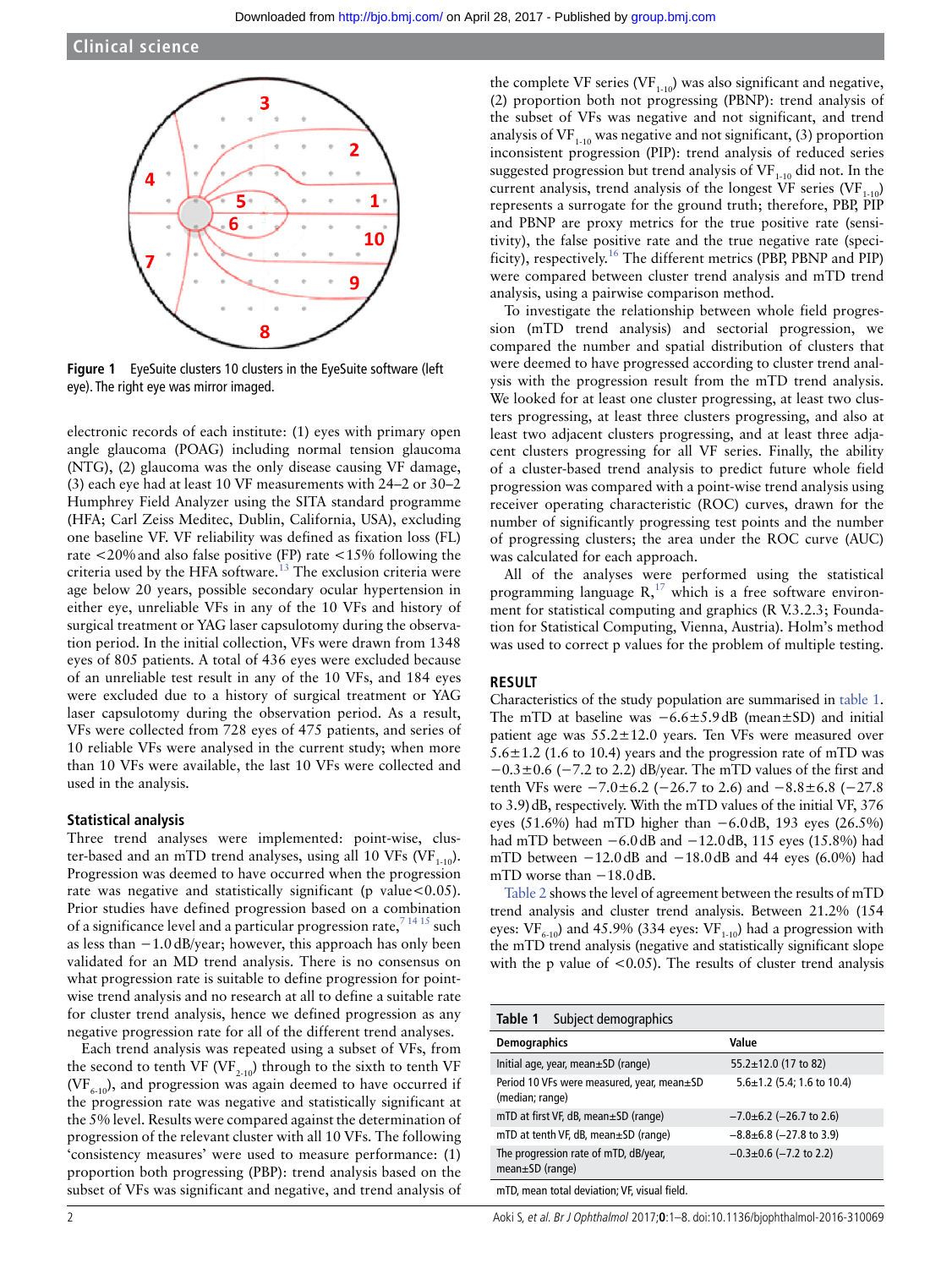<span id="page-2-0"></span>

| 48.4 (352)<br>49.6 (361)<br>69.5 (506)<br>69.9 (509)<br>68.3 (497)<br>37.0 (269)<br>58.7 (427)<br>57.8 (421)<br>57.7 (420)<br>54.7 (398)<br>32.6 (237)<br>57.0 (415)<br>49.0 (357)<br>48.9 (356)<br>50.5 (368)<br>67.0 (488)<br>68.5 (499)<br>68.7 (500)<br>65.9 (480)<br>67.7 (493)<br>67.2 (489)<br>67.2 (489)<br>53.6 (390)<br>63.7 (464)<br>65.9 (480)<br>56.7 (413)<br>57.7 (420)<br>58.2 (424)<br>58.0 (422)<br>56.0 (408)<br>56.7 (413)<br>49.0 (357)<br>54.7 (398)<br>72.0 (524)<br>60.9 (443)<br>5.8(42)<br>36.4 (265)<br>19.8 (144)<br>29.7 (216)<br>5.6(41)<br>6.2(45)<br>9.6 (70)<br>7.4 (54)<br>3.8 (28)<br>7.4 (54)<br>3.4(25)<br>5.1(37)<br>6.2(45)<br>6.2(45)<br>5.5 (40)<br>3.6 (26)<br>4.4 (32)<br>4.5 (33)<br>7.6 (55)<br>13.2(96)<br>5.2 (38)<br>7.6 (55)<br>5.2 (38)<br>4.5 (33)<br>3.6 (26)<br>6.3 (46)<br>4.8 (35)<br>4.7 (34)<br>1.4(10)<br>5.5 (40)<br>4.3 (31)<br>1.4(10)<br>5.1 (37)<br>4.5 (33)<br>4 (29)<br>20.2 (147)<br>22.1 (161)<br>20.7 (151)<br>27.6 (201)<br>24.6 (179)<br>13.7 (100)<br>22.4 (163)<br>18.7 (136)<br>18.3(133)<br>19.6 (143)<br>18.5(135)<br>37.4 (272)<br>35.2 (256)<br>30.1 (219)<br>25.8 (188)<br>25.7 (187)<br>20.1 (146)<br>6.8(122)<br>19.6 (143)<br>14.3(104)<br>10.3(75)<br>9.2(67)<br>5.9(43)<br>10.3(75)<br>11.3(82)<br>12.6 (92)<br>12.1 (88)<br>8.7 (63)<br>7.8(57)<br>12.8(93)<br>12.2 (89)<br>6.7(49)<br>10.4 (76)<br>11.3(82)<br>31 (226)<br>25.7 (187)<br>18.3(133)<br>21.3(155)<br>16.2(118)<br>13.9(101)<br>(145)<br>18.8(137)<br>20.7 (151)<br>15.7(114)<br>17.7 (129)<br>27.5 (200)<br>23.5 (171)<br>33.8 (246)<br>14.4 (105)<br>8.0 (131)<br>16.3(119)<br>15.4(112)<br>25.1 (183)<br>28.6 (208)<br>19.2 (140)<br>20.1 (146)<br>15.4(112)<br>18.1 (132)<br>18.1 (132)<br>8.4(61)<br>12.9(94)<br>6.7(49)<br>4.3 (31)<br>8.0 (58)<br>2.6(19)<br>7.7 (56)<br>21 (153)<br>17(124)<br>1.0(7)<br>0.4(3)<br>$\mathsf{VF}_{3:10}$<br>$\mathbf{VF}_{1\text{-}10}$<br>$\mathbf{VF}_{5\text{-}10}$<br>0.001<br>0.001<br>0.001<br>0.001<br>0.001<br>0.001<br>0.001<br>0.001<br>0.001<br>0.001<br>0.001<br>0.001<br>0.001<br>0.001<br>0.001<br>0.001<br>0.001<br>0.001<br>0.001<br>0.001<br>0.001<br>0.001<br>0.001<br>0.001<br>0.001<br>0.001<br>0.001<br>0.001<br>0.001<br>0.001<br>0.001<br>0.001<br>0.001<br>0.05<br>0.63<br>53.2 (387)<br>55.1 (401)<br>73.6 (536)<br>74.2 (540)<br>73.8 (537)<br>74.9 (545)<br>74.0 (539)<br>73.4 (535)<br>75.0 (546)<br>74.0 (539)<br>64.6 (470)<br>62.9(458)<br>60.3 (439)<br>37.8 (275)<br>54.5 (397)<br>63.2 (460)<br>60.7 (442)<br>53.3 (388)<br>54.4 (396)<br>54.5 (397)<br>73.6 (536)<br>75.0 (546)<br>72.8 (530)<br>71.7 (522)<br>45.9 (334)<br>66.2 (482)<br>61.0 (444)<br>64.8 (472)<br>62.1 (452)<br>63.5 (462)<br>62.6 (456)<br>66.6 (485)<br>78.2 (569)<br>63.6 (463)<br>63.0 (459<br>5.8 (42)<br>30.1 (219)<br>33.0 (240)<br>4.3(31)<br>3.3(24)<br>7.6 (55)<br>5.6(41)<br>4.5 (33)<br>4.4 (32)<br>3.8 (28)<br>5.1(37)<br>4.0 (29)<br>4.8 (35)<br>5.4 (39)<br>3.8(28)<br>4.8 (35)<br>4.4 (32)<br>5.2 (38)<br>4.9 (36)<br>13.3(97)<br>4.7 (34)<br>7.1 (52)<br>3.8 (28)<br>5.2 (38)<br>5.2 (38)<br>4.7 (34)<br>7.1 (52)<br>12.6(92)<br>6.9(50)<br>4.8 (35)<br>6.0(44)<br>5.8(42)<br>0.7(5)<br>1.2(9)<br>3(22)<br>16.6(121)<br>24.2 (176)<br>23.8 (173)<br>21.6 (157)<br>15.2(111)<br>28.8 (210)<br>23.6 (172)<br>16.5 (120)<br>14.6 (106)<br>15.2(111)<br>22.9 (167)<br>20.2 (147)<br>(6.3(119)<br>16.3 (119)<br>$(18(1)$ 81<br>5.6(41)<br>7.8(57)<br>7.8(57)<br>5.5 (40)<br>4.1 (30)<br>8.0 (58)<br>9.5(69)<br>10.9(79)<br>12.1 (88)<br>12.1 (88)<br>9.1 (66)<br>4.5 (33)<br>12.4(90)<br>11.5(84)<br>5.9(43)<br>12.4(90)<br>6.9(50)<br>9.1 (66)<br>6.7(49)<br>32 (233)<br>23.1 (168)<br>19.5(142)<br>15.7(114)<br>17.6 (128)<br>22.7 (165)<br>19.8 (144)<br>14.3(104)<br>14.4 (105)<br>15.7(114)<br>15.2(111)<br>15.8(115)<br>24.3 (177)<br>16.9(123)<br>15.5(113)<br>18.1(132)<br>17.3 (126)<br>16.6(121)<br>15.5(113)<br>21.3(155)<br>20.1 (146)<br>16.9 (123)<br>9.6 (70)<br>13.3(97)<br>8.8 (64)<br>3.3 (24)<br>12.1 (88)<br>12.1 (88)<br>4.8 (35)<br>8.5 (62)<br>13.2 (96)<br>17(124)<br>0.1(1)<br>1.0(7)<br>29(211)<br>8 (58)<br>$\mathbf{VF}_{4:10}$<br>$\mathbf{VF}_{2:10}$<br>$\mathbf{VF}_{_{\mathbf{6}\text{-}10}}$<br>Adjacent three clusters<br>Adjacent three clusters<br>Adjacent two clusters<br>Adjacent two clusters<br>23 clusters, % (eye)<br>23 clusters, % (eye)<br>≥1 clusters, % (eye)<br>≥2 clusters, % (eye)<br>≥1 clusters, % (eye)<br>≥2 clusters, % (eye)<br>Cluster 5, % (eye)<br>Cluster 10, % (eye)<br>Cluster 10, % (eye)<br>Cluster 7, % (eye)<br>Cluster 9, % (eye)<br>Cluster 3, % (eye)<br>Cluster 6, % (eye)<br>Cluster 8, % (eye)<br>Cluster 9, % (eye)<br>Cluster 3, % (eye)<br>Cluster 4, % (eye)<br>Cluster 5, % (eye)<br>Cluster 6, % (eye)<br>Cluster 7, % (eye)<br>Cluster 8, % (eye)<br>Cluster 1, % (eye)<br>Cluster 2, % (eye)<br>Cluster 4, % (eye)<br>Cluster 2, % (eye)<br>Cluster 3, % (eye)<br>Cluster 4, % (eye)<br>Cluster 5, % (eye)<br>Cluster 1, % (eye)<br>Cluster 2, % (eye)<br>Cluster 1, % (eye) | Progressive only<br>with mTD trend<br>analysis | Progressive both with<br>mTD and cluster trend<br>analyses | with cluster trend<br>$\sum_{i=1}^{n}$<br>Progressive<br>analysis | Not progressive both<br>with mTD and cluster<br>trend analyses | p Value | Progressive only<br>with mTD trend<br>analysis | mTD and cluster trend<br>Progressive both with<br>analyses | Progressive only<br>analysis | Not progressive both<br>with cluster trend with mTD and cluster<br>trend analyses | p Value |
|-----------------------------------------------------------------------------------------------------------------------------------------------------------------------------------------------------------------------------------------------------------------------------------------------------------------------------------------------------------------------------------------------------------------------------------------------------------------------------------------------------------------------------------------------------------------------------------------------------------------------------------------------------------------------------------------------------------------------------------------------------------------------------------------------------------------------------------------------------------------------------------------------------------------------------------------------------------------------------------------------------------------------------------------------------------------------------------------------------------------------------------------------------------------------------------------------------------------------------------------------------------------------------------------------------------------------------------------------------------------------------------------------------------------------------------------------------------------------------------------------------------------------------------------------------------------------------------------------------------------------------------------------------------------------------------------------------------------------------------------------------------------------------------------------------------------------------------------------------------------------------------------------------------------------------------------------------------------------------------------------------------------------------------------------------------------------------------------------------------------------------------------------------------------------------------------------------------------------------------------------------------------------------------------------------------------------------------------------------------------------------------------------------------------------------------------------------------------------------------------------------------------------------------------------------------------------------------------------------------------------------------------------------------------------------------------------------------------------------------------------------------------------------------------------------------------------------------------------------------------------------------------------------------------------------------------------------------------------------------------------------------------------------------------------------------------------------------------------------------------------------------------------------------------------------------------------------------------------------------------------------------------------------------------------------------------------------------------------------------------------------------------------------------------------------------------------------------------------------------------------------------------------------------------------------------------------------------------------------------------------------------------------------------------------------------------------------------------------------------------------------------------------------------------------------------------------------------------------------------------------------------------------------------------------------------------------------------------------------------------------------------------------------------------------------------------------------------------------------------------------------------------------------------------------------------------------------------------------------------------------------------------------------------------------------------------------------------------------------------------------------------------------------------------------------------------------------------------------------------------------------------------------------------------------------------------------------------------------------------------------------------------------------------------------------------------------------------------------------------------------------------------------------------------------------------------------------------------------------------------------------------------------------------------------------------------------------------------------------------------------------------------------------------------------------------------------------|------------------------------------------------|------------------------------------------------------------|-------------------------------------------------------------------|----------------------------------------------------------------|---------|------------------------------------------------|------------------------------------------------------------|------------------------------|-----------------------------------------------------------------------------------|---------|
|                                                                                                                                                                                                                                                                                                                                                                                                                                                                                                                                                                                                                                                                                                                                                                                                                                                                                                                                                                                                                                                                                                                                                                                                                                                                                                                                                                                                                                                                                                                                                                                                                                                                                                                                                                                                                                                                                                                                                                                                                                                                                                                                                                                                                                                                                                                                                                                                                                                                                                                                                                                                                                                                                                                                                                                                                                                                                                                                                                                                                                                                                                                                                                                                                                                                                                                                                                                                                                                                                                                                                                                                                                                                                                                                                                                                                                                                                                                                                                                                                                                                                                                                                                                                                                                                                                                                                                                                                                                                                                                                                                                                                                                                                                                                                                                                                                                                                                                                                                                                                                                                             |                                                |                                                            |                                                                   |                                                                |         |                                                |                                                            |                              |                                                                                   |         |
|                                                                                                                                                                                                                                                                                                                                                                                                                                                                                                                                                                                                                                                                                                                                                                                                                                                                                                                                                                                                                                                                                                                                                                                                                                                                                                                                                                                                                                                                                                                                                                                                                                                                                                                                                                                                                                                                                                                                                                                                                                                                                                                                                                                                                                                                                                                                                                                                                                                                                                                                                                                                                                                                                                                                                                                                                                                                                                                                                                                                                                                                                                                                                                                                                                                                                                                                                                                                                                                                                                                                                                                                                                                                                                                                                                                                                                                                                                                                                                                                                                                                                                                                                                                                                                                                                                                                                                                                                                                                                                                                                                                                                                                                                                                                                                                                                                                                                                                                                                                                                                                                             |                                                |                                                            |                                                                   |                                                                |         |                                                |                                                            |                              |                                                                                   | 0.001   |
|                                                                                                                                                                                                                                                                                                                                                                                                                                                                                                                                                                                                                                                                                                                                                                                                                                                                                                                                                                                                                                                                                                                                                                                                                                                                                                                                                                                                                                                                                                                                                                                                                                                                                                                                                                                                                                                                                                                                                                                                                                                                                                                                                                                                                                                                                                                                                                                                                                                                                                                                                                                                                                                                                                                                                                                                                                                                                                                                                                                                                                                                                                                                                                                                                                                                                                                                                                                                                                                                                                                                                                                                                                                                                                                                                                                                                                                                                                                                                                                                                                                                                                                                                                                                                                                                                                                                                                                                                                                                                                                                                                                                                                                                                                                                                                                                                                                                                                                                                                                                                                                                             |                                                |                                                            |                                                                   |                                                                |         |                                                |                                                            |                              |                                                                                   | 0.001   |
|                                                                                                                                                                                                                                                                                                                                                                                                                                                                                                                                                                                                                                                                                                                                                                                                                                                                                                                                                                                                                                                                                                                                                                                                                                                                                                                                                                                                                                                                                                                                                                                                                                                                                                                                                                                                                                                                                                                                                                                                                                                                                                                                                                                                                                                                                                                                                                                                                                                                                                                                                                                                                                                                                                                                                                                                                                                                                                                                                                                                                                                                                                                                                                                                                                                                                                                                                                                                                                                                                                                                                                                                                                                                                                                                                                                                                                                                                                                                                                                                                                                                                                                                                                                                                                                                                                                                                                                                                                                                                                                                                                                                                                                                                                                                                                                                                                                                                                                                                                                                                                                                             |                                                |                                                            |                                                                   |                                                                |         |                                                |                                                            |                              |                                                                                   | 0.001   |
|                                                                                                                                                                                                                                                                                                                                                                                                                                                                                                                                                                                                                                                                                                                                                                                                                                                                                                                                                                                                                                                                                                                                                                                                                                                                                                                                                                                                                                                                                                                                                                                                                                                                                                                                                                                                                                                                                                                                                                                                                                                                                                                                                                                                                                                                                                                                                                                                                                                                                                                                                                                                                                                                                                                                                                                                                                                                                                                                                                                                                                                                                                                                                                                                                                                                                                                                                                                                                                                                                                                                                                                                                                                                                                                                                                                                                                                                                                                                                                                                                                                                                                                                                                                                                                                                                                                                                                                                                                                                                                                                                                                                                                                                                                                                                                                                                                                                                                                                                                                                                                                                             |                                                |                                                            |                                                                   |                                                                |         |                                                |                                                            |                              |                                                                                   | 0.001   |
|                                                                                                                                                                                                                                                                                                                                                                                                                                                                                                                                                                                                                                                                                                                                                                                                                                                                                                                                                                                                                                                                                                                                                                                                                                                                                                                                                                                                                                                                                                                                                                                                                                                                                                                                                                                                                                                                                                                                                                                                                                                                                                                                                                                                                                                                                                                                                                                                                                                                                                                                                                                                                                                                                                                                                                                                                                                                                                                                                                                                                                                                                                                                                                                                                                                                                                                                                                                                                                                                                                                                                                                                                                                                                                                                                                                                                                                                                                                                                                                                                                                                                                                                                                                                                                                                                                                                                                                                                                                                                                                                                                                                                                                                                                                                                                                                                                                                                                                                                                                                                                                                             |                                                |                                                            |                                                                   |                                                                |         |                                                |                                                            |                              |                                                                                   | 0.001   |
|                                                                                                                                                                                                                                                                                                                                                                                                                                                                                                                                                                                                                                                                                                                                                                                                                                                                                                                                                                                                                                                                                                                                                                                                                                                                                                                                                                                                                                                                                                                                                                                                                                                                                                                                                                                                                                                                                                                                                                                                                                                                                                                                                                                                                                                                                                                                                                                                                                                                                                                                                                                                                                                                                                                                                                                                                                                                                                                                                                                                                                                                                                                                                                                                                                                                                                                                                                                                                                                                                                                                                                                                                                                                                                                                                                                                                                                                                                                                                                                                                                                                                                                                                                                                                                                                                                                                                                                                                                                                                                                                                                                                                                                                                                                                                                                                                                                                                                                                                                                                                                                                             |                                                |                                                            |                                                                   |                                                                |         |                                                |                                                            |                              |                                                                                   | 0.001   |
|                                                                                                                                                                                                                                                                                                                                                                                                                                                                                                                                                                                                                                                                                                                                                                                                                                                                                                                                                                                                                                                                                                                                                                                                                                                                                                                                                                                                                                                                                                                                                                                                                                                                                                                                                                                                                                                                                                                                                                                                                                                                                                                                                                                                                                                                                                                                                                                                                                                                                                                                                                                                                                                                                                                                                                                                                                                                                                                                                                                                                                                                                                                                                                                                                                                                                                                                                                                                                                                                                                                                                                                                                                                                                                                                                                                                                                                                                                                                                                                                                                                                                                                                                                                                                                                                                                                                                                                                                                                                                                                                                                                                                                                                                                                                                                                                                                                                                                                                                                                                                                                                             |                                                |                                                            |                                                                   |                                                                |         |                                                |                                                            |                              |                                                                                   | 0.001   |
|                                                                                                                                                                                                                                                                                                                                                                                                                                                                                                                                                                                                                                                                                                                                                                                                                                                                                                                                                                                                                                                                                                                                                                                                                                                                                                                                                                                                                                                                                                                                                                                                                                                                                                                                                                                                                                                                                                                                                                                                                                                                                                                                                                                                                                                                                                                                                                                                                                                                                                                                                                                                                                                                                                                                                                                                                                                                                                                                                                                                                                                                                                                                                                                                                                                                                                                                                                                                                                                                                                                                                                                                                                                                                                                                                                                                                                                                                                                                                                                                                                                                                                                                                                                                                                                                                                                                                                                                                                                                                                                                                                                                                                                                                                                                                                                                                                                                                                                                                                                                                                                                             |                                                |                                                            |                                                                   |                                                                |         |                                                |                                                            |                              |                                                                                   | 0.001   |
|                                                                                                                                                                                                                                                                                                                                                                                                                                                                                                                                                                                                                                                                                                                                                                                                                                                                                                                                                                                                                                                                                                                                                                                                                                                                                                                                                                                                                                                                                                                                                                                                                                                                                                                                                                                                                                                                                                                                                                                                                                                                                                                                                                                                                                                                                                                                                                                                                                                                                                                                                                                                                                                                                                                                                                                                                                                                                                                                                                                                                                                                                                                                                                                                                                                                                                                                                                                                                                                                                                                                                                                                                                                                                                                                                                                                                                                                                                                                                                                                                                                                                                                                                                                                                                                                                                                                                                                                                                                                                                                                                                                                                                                                                                                                                                                                                                                                                                                                                                                                                                                                             |                                                |                                                            |                                                                   |                                                                |         |                                                |                                                            |                              |                                                                                   | 0.001   |
|                                                                                                                                                                                                                                                                                                                                                                                                                                                                                                                                                                                                                                                                                                                                                                                                                                                                                                                                                                                                                                                                                                                                                                                                                                                                                                                                                                                                                                                                                                                                                                                                                                                                                                                                                                                                                                                                                                                                                                                                                                                                                                                                                                                                                                                                                                                                                                                                                                                                                                                                                                                                                                                                                                                                                                                                                                                                                                                                                                                                                                                                                                                                                                                                                                                                                                                                                                                                                                                                                                                                                                                                                                                                                                                                                                                                                                                                                                                                                                                                                                                                                                                                                                                                                                                                                                                                                                                                                                                                                                                                                                                                                                                                                                                                                                                                                                                                                                                                                                                                                                                                             |                                                |                                                            |                                                                   |                                                                |         |                                                |                                                            |                              |                                                                                   | 0.001   |
|                                                                                                                                                                                                                                                                                                                                                                                                                                                                                                                                                                                                                                                                                                                                                                                                                                                                                                                                                                                                                                                                                                                                                                                                                                                                                                                                                                                                                                                                                                                                                                                                                                                                                                                                                                                                                                                                                                                                                                                                                                                                                                                                                                                                                                                                                                                                                                                                                                                                                                                                                                                                                                                                                                                                                                                                                                                                                                                                                                                                                                                                                                                                                                                                                                                                                                                                                                                                                                                                                                                                                                                                                                                                                                                                                                                                                                                                                                                                                                                                                                                                                                                                                                                                                                                                                                                                                                                                                                                                                                                                                                                                                                                                                                                                                                                                                                                                                                                                                                                                                                                                             |                                                |                                                            |                                                                   |                                                                |         |                                                |                                                            |                              |                                                                                   | 0.001   |
|                                                                                                                                                                                                                                                                                                                                                                                                                                                                                                                                                                                                                                                                                                                                                                                                                                                                                                                                                                                                                                                                                                                                                                                                                                                                                                                                                                                                                                                                                                                                                                                                                                                                                                                                                                                                                                                                                                                                                                                                                                                                                                                                                                                                                                                                                                                                                                                                                                                                                                                                                                                                                                                                                                                                                                                                                                                                                                                                                                                                                                                                                                                                                                                                                                                                                                                                                                                                                                                                                                                                                                                                                                                                                                                                                                                                                                                                                                                                                                                                                                                                                                                                                                                                                                                                                                                                                                                                                                                                                                                                                                                                                                                                                                                                                                                                                                                                                                                                                                                                                                                                             |                                                |                                                            |                                                                   |                                                                |         |                                                |                                                            |                              |                                                                                   | 0.001   |
|                                                                                                                                                                                                                                                                                                                                                                                                                                                                                                                                                                                                                                                                                                                                                                                                                                                                                                                                                                                                                                                                                                                                                                                                                                                                                                                                                                                                                                                                                                                                                                                                                                                                                                                                                                                                                                                                                                                                                                                                                                                                                                                                                                                                                                                                                                                                                                                                                                                                                                                                                                                                                                                                                                                                                                                                                                                                                                                                                                                                                                                                                                                                                                                                                                                                                                                                                                                                                                                                                                                                                                                                                                                                                                                                                                                                                                                                                                                                                                                                                                                                                                                                                                                                                                                                                                                                                                                                                                                                                                                                                                                                                                                                                                                                                                                                                                                                                                                                                                                                                                                                             |                                                |                                                            |                                                                   |                                                                |         |                                                |                                                            |                              |                                                                                   | 0.33    |
|                                                                                                                                                                                                                                                                                                                                                                                                                                                                                                                                                                                                                                                                                                                                                                                                                                                                                                                                                                                                                                                                                                                                                                                                                                                                                                                                                                                                                                                                                                                                                                                                                                                                                                                                                                                                                                                                                                                                                                                                                                                                                                                                                                                                                                                                                                                                                                                                                                                                                                                                                                                                                                                                                                                                                                                                                                                                                                                                                                                                                                                                                                                                                                                                                                                                                                                                                                                                                                                                                                                                                                                                                                                                                                                                                                                                                                                                                                                                                                                                                                                                                                                                                                                                                                                                                                                                                                                                                                                                                                                                                                                                                                                                                                                                                                                                                                                                                                                                                                                                                                                                             |                                                |                                                            |                                                                   |                                                                |         |                                                |                                                            |                              |                                                                                   | 0.58    |
|                                                                                                                                                                                                                                                                                                                                                                                                                                                                                                                                                                                                                                                                                                                                                                                                                                                                                                                                                                                                                                                                                                                                                                                                                                                                                                                                                                                                                                                                                                                                                                                                                                                                                                                                                                                                                                                                                                                                                                                                                                                                                                                                                                                                                                                                                                                                                                                                                                                                                                                                                                                                                                                                                                                                                                                                                                                                                                                                                                                                                                                                                                                                                                                                                                                                                                                                                                                                                                                                                                                                                                                                                                                                                                                                                                                                                                                                                                                                                                                                                                                                                                                                                                                                                                                                                                                                                                                                                                                                                                                                                                                                                                                                                                                                                                                                                                                                                                                                                                                                                                                                             |                                                |                                                            |                                                                   |                                                                |         |                                                |                                                            |                              |                                                                                   | 0.001   |
|                                                                                                                                                                                                                                                                                                                                                                                                                                                                                                                                                                                                                                                                                                                                                                                                                                                                                                                                                                                                                                                                                                                                                                                                                                                                                                                                                                                                                                                                                                                                                                                                                                                                                                                                                                                                                                                                                                                                                                                                                                                                                                                                                                                                                                                                                                                                                                                                                                                                                                                                                                                                                                                                                                                                                                                                                                                                                                                                                                                                                                                                                                                                                                                                                                                                                                                                                                                                                                                                                                                                                                                                                                                                                                                                                                                                                                                                                                                                                                                                                                                                                                                                                                                                                                                                                                                                                                                                                                                                                                                                                                                                                                                                                                                                                                                                                                                                                                                                                                                                                                                                             |                                                |                                                            |                                                                   |                                                                |         |                                                |                                                            |                              |                                                                                   |         |
|                                                                                                                                                                                                                                                                                                                                                                                                                                                                                                                                                                                                                                                                                                                                                                                                                                                                                                                                                                                                                                                                                                                                                                                                                                                                                                                                                                                                                                                                                                                                                                                                                                                                                                                                                                                                                                                                                                                                                                                                                                                                                                                                                                                                                                                                                                                                                                                                                                                                                                                                                                                                                                                                                                                                                                                                                                                                                                                                                                                                                                                                                                                                                                                                                                                                                                                                                                                                                                                                                                                                                                                                                                                                                                                                                                                                                                                                                                                                                                                                                                                                                                                                                                                                                                                                                                                                                                                                                                                                                                                                                                                                                                                                                                                                                                                                                                                                                                                                                                                                                                                                             |                                                |                                                            |                                                                   |                                                                |         |                                                |                                                            |                              |                                                                                   | 0.001   |
|                                                                                                                                                                                                                                                                                                                                                                                                                                                                                                                                                                                                                                                                                                                                                                                                                                                                                                                                                                                                                                                                                                                                                                                                                                                                                                                                                                                                                                                                                                                                                                                                                                                                                                                                                                                                                                                                                                                                                                                                                                                                                                                                                                                                                                                                                                                                                                                                                                                                                                                                                                                                                                                                                                                                                                                                                                                                                                                                                                                                                                                                                                                                                                                                                                                                                                                                                                                                                                                                                                                                                                                                                                                                                                                                                                                                                                                                                                                                                                                                                                                                                                                                                                                                                                                                                                                                                                                                                                                                                                                                                                                                                                                                                                                                                                                                                                                                                                                                                                                                                                                                             |                                                |                                                            |                                                                   |                                                                |         |                                                |                                                            |                              |                                                                                   | 0.001   |
|                                                                                                                                                                                                                                                                                                                                                                                                                                                                                                                                                                                                                                                                                                                                                                                                                                                                                                                                                                                                                                                                                                                                                                                                                                                                                                                                                                                                                                                                                                                                                                                                                                                                                                                                                                                                                                                                                                                                                                                                                                                                                                                                                                                                                                                                                                                                                                                                                                                                                                                                                                                                                                                                                                                                                                                                                                                                                                                                                                                                                                                                                                                                                                                                                                                                                                                                                                                                                                                                                                                                                                                                                                                                                                                                                                                                                                                                                                                                                                                                                                                                                                                                                                                                                                                                                                                                                                                                                                                                                                                                                                                                                                                                                                                                                                                                                                                                                                                                                                                                                                                                             |                                                |                                                            |                                                                   |                                                                |         |                                                |                                                            |                              |                                                                                   | 0.007   |
|                                                                                                                                                                                                                                                                                                                                                                                                                                                                                                                                                                                                                                                                                                                                                                                                                                                                                                                                                                                                                                                                                                                                                                                                                                                                                                                                                                                                                                                                                                                                                                                                                                                                                                                                                                                                                                                                                                                                                                                                                                                                                                                                                                                                                                                                                                                                                                                                                                                                                                                                                                                                                                                                                                                                                                                                                                                                                                                                                                                                                                                                                                                                                                                                                                                                                                                                                                                                                                                                                                                                                                                                                                                                                                                                                                                                                                                                                                                                                                                                                                                                                                                                                                                                                                                                                                                                                                                                                                                                                                                                                                                                                                                                                                                                                                                                                                                                                                                                                                                                                                                                             |                                                |                                                            |                                                                   |                                                                |         |                                                |                                                            |                              |                                                                                   | 0.001   |
|                                                                                                                                                                                                                                                                                                                                                                                                                                                                                                                                                                                                                                                                                                                                                                                                                                                                                                                                                                                                                                                                                                                                                                                                                                                                                                                                                                                                                                                                                                                                                                                                                                                                                                                                                                                                                                                                                                                                                                                                                                                                                                                                                                                                                                                                                                                                                                                                                                                                                                                                                                                                                                                                                                                                                                                                                                                                                                                                                                                                                                                                                                                                                                                                                                                                                                                                                                                                                                                                                                                                                                                                                                                                                                                                                                                                                                                                                                                                                                                                                                                                                                                                                                                                                                                                                                                                                                                                                                                                                                                                                                                                                                                                                                                                                                                                                                                                                                                                                                                                                                                                             |                                                |                                                            |                                                                   |                                                                |         |                                                |                                                            |                              |                                                                                   | 0.001   |
|                                                                                                                                                                                                                                                                                                                                                                                                                                                                                                                                                                                                                                                                                                                                                                                                                                                                                                                                                                                                                                                                                                                                                                                                                                                                                                                                                                                                                                                                                                                                                                                                                                                                                                                                                                                                                                                                                                                                                                                                                                                                                                                                                                                                                                                                                                                                                                                                                                                                                                                                                                                                                                                                                                                                                                                                                                                                                                                                                                                                                                                                                                                                                                                                                                                                                                                                                                                                                                                                                                                                                                                                                                                                                                                                                                                                                                                                                                                                                                                                                                                                                                                                                                                                                                                                                                                                                                                                                                                                                                                                                                                                                                                                                                                                                                                                                                                                                                                                                                                                                                                                             |                                                |                                                            |                                                                   |                                                                |         |                                                |                                                            |                              |                                                                                   | 0.001   |
|                                                                                                                                                                                                                                                                                                                                                                                                                                                                                                                                                                                                                                                                                                                                                                                                                                                                                                                                                                                                                                                                                                                                                                                                                                                                                                                                                                                                                                                                                                                                                                                                                                                                                                                                                                                                                                                                                                                                                                                                                                                                                                                                                                                                                                                                                                                                                                                                                                                                                                                                                                                                                                                                                                                                                                                                                                                                                                                                                                                                                                                                                                                                                                                                                                                                                                                                                                                                                                                                                                                                                                                                                                                                                                                                                                                                                                                                                                                                                                                                                                                                                                                                                                                                                                                                                                                                                                                                                                                                                                                                                                                                                                                                                                                                                                                                                                                                                                                                                                                                                                                                             |                                                |                                                            |                                                                   |                                                                |         |                                                |                                                            |                              |                                                                                   | 0.001   |
|                                                                                                                                                                                                                                                                                                                                                                                                                                                                                                                                                                                                                                                                                                                                                                                                                                                                                                                                                                                                                                                                                                                                                                                                                                                                                                                                                                                                                                                                                                                                                                                                                                                                                                                                                                                                                                                                                                                                                                                                                                                                                                                                                                                                                                                                                                                                                                                                                                                                                                                                                                                                                                                                                                                                                                                                                                                                                                                                                                                                                                                                                                                                                                                                                                                                                                                                                                                                                                                                                                                                                                                                                                                                                                                                                                                                                                                                                                                                                                                                                                                                                                                                                                                                                                                                                                                                                                                                                                                                                                                                                                                                                                                                                                                                                                                                                                                                                                                                                                                                                                                                             |                                                |                                                            |                                                                   |                                                                |         |                                                |                                                            |                              |                                                                                   | 0.001   |
|                                                                                                                                                                                                                                                                                                                                                                                                                                                                                                                                                                                                                                                                                                                                                                                                                                                                                                                                                                                                                                                                                                                                                                                                                                                                                                                                                                                                                                                                                                                                                                                                                                                                                                                                                                                                                                                                                                                                                                                                                                                                                                                                                                                                                                                                                                                                                                                                                                                                                                                                                                                                                                                                                                                                                                                                                                                                                                                                                                                                                                                                                                                                                                                                                                                                                                                                                                                                                                                                                                                                                                                                                                                                                                                                                                                                                                                                                                                                                                                                                                                                                                                                                                                                                                                                                                                                                                                                                                                                                                                                                                                                                                                                                                                                                                                                                                                                                                                                                                                                                                                                             |                                                |                                                            |                                                                   |                                                                |         |                                                |                                                            |                              |                                                                                   | 0.001   |
|                                                                                                                                                                                                                                                                                                                                                                                                                                                                                                                                                                                                                                                                                                                                                                                                                                                                                                                                                                                                                                                                                                                                                                                                                                                                                                                                                                                                                                                                                                                                                                                                                                                                                                                                                                                                                                                                                                                                                                                                                                                                                                                                                                                                                                                                                                                                                                                                                                                                                                                                                                                                                                                                                                                                                                                                                                                                                                                                                                                                                                                                                                                                                                                                                                                                                                                                                                                                                                                                                                                                                                                                                                                                                                                                                                                                                                                                                                                                                                                                                                                                                                                                                                                                                                                                                                                                                                                                                                                                                                                                                                                                                                                                                                                                                                                                                                                                                                                                                                                                                                                                             |                                                |                                                            |                                                                   |                                                                |         |                                                |                                                            |                              |                                                                                   | 0.001   |
|                                                                                                                                                                                                                                                                                                                                                                                                                                                                                                                                                                                                                                                                                                                                                                                                                                                                                                                                                                                                                                                                                                                                                                                                                                                                                                                                                                                                                                                                                                                                                                                                                                                                                                                                                                                                                                                                                                                                                                                                                                                                                                                                                                                                                                                                                                                                                                                                                                                                                                                                                                                                                                                                                                                                                                                                                                                                                                                                                                                                                                                                                                                                                                                                                                                                                                                                                                                                                                                                                                                                                                                                                                                                                                                                                                                                                                                                                                                                                                                                                                                                                                                                                                                                                                                                                                                                                                                                                                                                                                                                                                                                                                                                                                                                                                                                                                                                                                                                                                                                                                                                             |                                                |                                                            |                                                                   |                                                                |         |                                                |                                                            |                              |                                                                                   | 0.001   |
|                                                                                                                                                                                                                                                                                                                                                                                                                                                                                                                                                                                                                                                                                                                                                                                                                                                                                                                                                                                                                                                                                                                                                                                                                                                                                                                                                                                                                                                                                                                                                                                                                                                                                                                                                                                                                                                                                                                                                                                                                                                                                                                                                                                                                                                                                                                                                                                                                                                                                                                                                                                                                                                                                                                                                                                                                                                                                                                                                                                                                                                                                                                                                                                                                                                                                                                                                                                                                                                                                                                                                                                                                                                                                                                                                                                                                                                                                                                                                                                                                                                                                                                                                                                                                                                                                                                                                                                                                                                                                                                                                                                                                                                                                                                                                                                                                                                                                                                                                                                                                                                                             |                                                |                                                            |                                                                   |                                                                |         |                                                |                                                            |                              |                                                                                   | 0.001   |
|                                                                                                                                                                                                                                                                                                                                                                                                                                                                                                                                                                                                                                                                                                                                                                                                                                                                                                                                                                                                                                                                                                                                                                                                                                                                                                                                                                                                                                                                                                                                                                                                                                                                                                                                                                                                                                                                                                                                                                                                                                                                                                                                                                                                                                                                                                                                                                                                                                                                                                                                                                                                                                                                                                                                                                                                                                                                                                                                                                                                                                                                                                                                                                                                                                                                                                                                                                                                                                                                                                                                                                                                                                                                                                                                                                                                                                                                                                                                                                                                                                                                                                                                                                                                                                                                                                                                                                                                                                                                                                                                                                                                                                                                                                                                                                                                                                                                                                                                                                                                                                                                             |                                                |                                                            |                                                                   |                                                                |         |                                                |                                                            |                              |                                                                                   | 0.08    |
|                                                                                                                                                                                                                                                                                                                                                                                                                                                                                                                                                                                                                                                                                                                                                                                                                                                                                                                                                                                                                                                                                                                                                                                                                                                                                                                                                                                                                                                                                                                                                                                                                                                                                                                                                                                                                                                                                                                                                                                                                                                                                                                                                                                                                                                                                                                                                                                                                                                                                                                                                                                                                                                                                                                                                                                                                                                                                                                                                                                                                                                                                                                                                                                                                                                                                                                                                                                                                                                                                                                                                                                                                                                                                                                                                                                                                                                                                                                                                                                                                                                                                                                                                                                                                                                                                                                                                                                                                                                                                                                                                                                                                                                                                                                                                                                                                                                                                                                                                                                                                                                                             |                                                |                                                            |                                                                   |                                                                |         |                                                |                                                            |                              |                                                                                   | 0.62    |
|                                                                                                                                                                                                                                                                                                                                                                                                                                                                                                                                                                                                                                                                                                                                                                                                                                                                                                                                                                                                                                                                                                                                                                                                                                                                                                                                                                                                                                                                                                                                                                                                                                                                                                                                                                                                                                                                                                                                                                                                                                                                                                                                                                                                                                                                                                                                                                                                                                                                                                                                                                                                                                                                                                                                                                                                                                                                                                                                                                                                                                                                                                                                                                                                                                                                                                                                                                                                                                                                                                                                                                                                                                                                                                                                                                                                                                                                                                                                                                                                                                                                                                                                                                                                                                                                                                                                                                                                                                                                                                                                                                                                                                                                                                                                                                                                                                                                                                                                                                                                                                                                             |                                                |                                                            |                                                                   |                                                                |         |                                                |                                                            |                              |                                                                                   | 0.001   |
|                                                                                                                                                                                                                                                                                                                                                                                                                                                                                                                                                                                                                                                                                                                                                                                                                                                                                                                                                                                                                                                                                                                                                                                                                                                                                                                                                                                                                                                                                                                                                                                                                                                                                                                                                                                                                                                                                                                                                                                                                                                                                                                                                                                                                                                                                                                                                                                                                                                                                                                                                                                                                                                                                                                                                                                                                                                                                                                                                                                                                                                                                                                                                                                                                                                                                                                                                                                                                                                                                                                                                                                                                                                                                                                                                                                                                                                                                                                                                                                                                                                                                                                                                                                                                                                                                                                                                                                                                                                                                                                                                                                                                                                                                                                                                                                                                                                                                                                                                                                                                                                                             |                                                |                                                            |                                                                   |                                                                |         |                                                |                                                            |                              |                                                                                   |         |
|                                                                                                                                                                                                                                                                                                                                                                                                                                                                                                                                                                                                                                                                                                                                                                                                                                                                                                                                                                                                                                                                                                                                                                                                                                                                                                                                                                                                                                                                                                                                                                                                                                                                                                                                                                                                                                                                                                                                                                                                                                                                                                                                                                                                                                                                                                                                                                                                                                                                                                                                                                                                                                                                                                                                                                                                                                                                                                                                                                                                                                                                                                                                                                                                                                                                                                                                                                                                                                                                                                                                                                                                                                                                                                                                                                                                                                                                                                                                                                                                                                                                                                                                                                                                                                                                                                                                                                                                                                                                                                                                                                                                                                                                                                                                                                                                                                                                                                                                                                                                                                                                             |                                                |                                                            |                                                                   |                                                                |         |                                                |                                                            |                              |                                                                                   | 0.001   |
|                                                                                                                                                                                                                                                                                                                                                                                                                                                                                                                                                                                                                                                                                                                                                                                                                                                                                                                                                                                                                                                                                                                                                                                                                                                                                                                                                                                                                                                                                                                                                                                                                                                                                                                                                                                                                                                                                                                                                                                                                                                                                                                                                                                                                                                                                                                                                                                                                                                                                                                                                                                                                                                                                                                                                                                                                                                                                                                                                                                                                                                                                                                                                                                                                                                                                                                                                                                                                                                                                                                                                                                                                                                                                                                                                                                                                                                                                                                                                                                                                                                                                                                                                                                                                                                                                                                                                                                                                                                                                                                                                                                                                                                                                                                                                                                                                                                                                                                                                                                                                                                                             |                                                |                                                            |                                                                   |                                                                |         |                                                |                                                            |                              |                                                                                   | 0.001   |
|                                                                                                                                                                                                                                                                                                                                                                                                                                                                                                                                                                                                                                                                                                                                                                                                                                                                                                                                                                                                                                                                                                                                                                                                                                                                                                                                                                                                                                                                                                                                                                                                                                                                                                                                                                                                                                                                                                                                                                                                                                                                                                                                                                                                                                                                                                                                                                                                                                                                                                                                                                                                                                                                                                                                                                                                                                                                                                                                                                                                                                                                                                                                                                                                                                                                                                                                                                                                                                                                                                                                                                                                                                                                                                                                                                                                                                                                                                                                                                                                                                                                                                                                                                                                                                                                                                                                                                                                                                                                                                                                                                                                                                                                                                                                                                                                                                                                                                                                                                                                                                                                             |                                                |                                                            |                                                                   |                                                                |         |                                                |                                                            |                              |                                                                                   | 0.001   |
|                                                                                                                                                                                                                                                                                                                                                                                                                                                                                                                                                                                                                                                                                                                                                                                                                                                                                                                                                                                                                                                                                                                                                                                                                                                                                                                                                                                                                                                                                                                                                                                                                                                                                                                                                                                                                                                                                                                                                                                                                                                                                                                                                                                                                                                                                                                                                                                                                                                                                                                                                                                                                                                                                                                                                                                                                                                                                                                                                                                                                                                                                                                                                                                                                                                                                                                                                                                                                                                                                                                                                                                                                                                                                                                                                                                                                                                                                                                                                                                                                                                                                                                                                                                                                                                                                                                                                                                                                                                                                                                                                                                                                                                                                                                                                                                                                                                                                                                                                                                                                                                                             |                                                |                                                            |                                                                   |                                                                |         |                                                |                                                            |                              |                                                                                   | 0.001   |
|                                                                                                                                                                                                                                                                                                                                                                                                                                                                                                                                                                                                                                                                                                                                                                                                                                                                                                                                                                                                                                                                                                                                                                                                                                                                                                                                                                                                                                                                                                                                                                                                                                                                                                                                                                                                                                                                                                                                                                                                                                                                                                                                                                                                                                                                                                                                                                                                                                                                                                                                                                                                                                                                                                                                                                                                                                                                                                                                                                                                                                                                                                                                                                                                                                                                                                                                                                                                                                                                                                                                                                                                                                                                                                                                                                                                                                                                                                                                                                                                                                                                                                                                                                                                                                                                                                                                                                                                                                                                                                                                                                                                                                                                                                                                                                                                                                                                                                                                                                                                                                                                             |                                                |                                                            |                                                                   |                                                                |         |                                                |                                                            |                              |                                                                                   | 0.001   |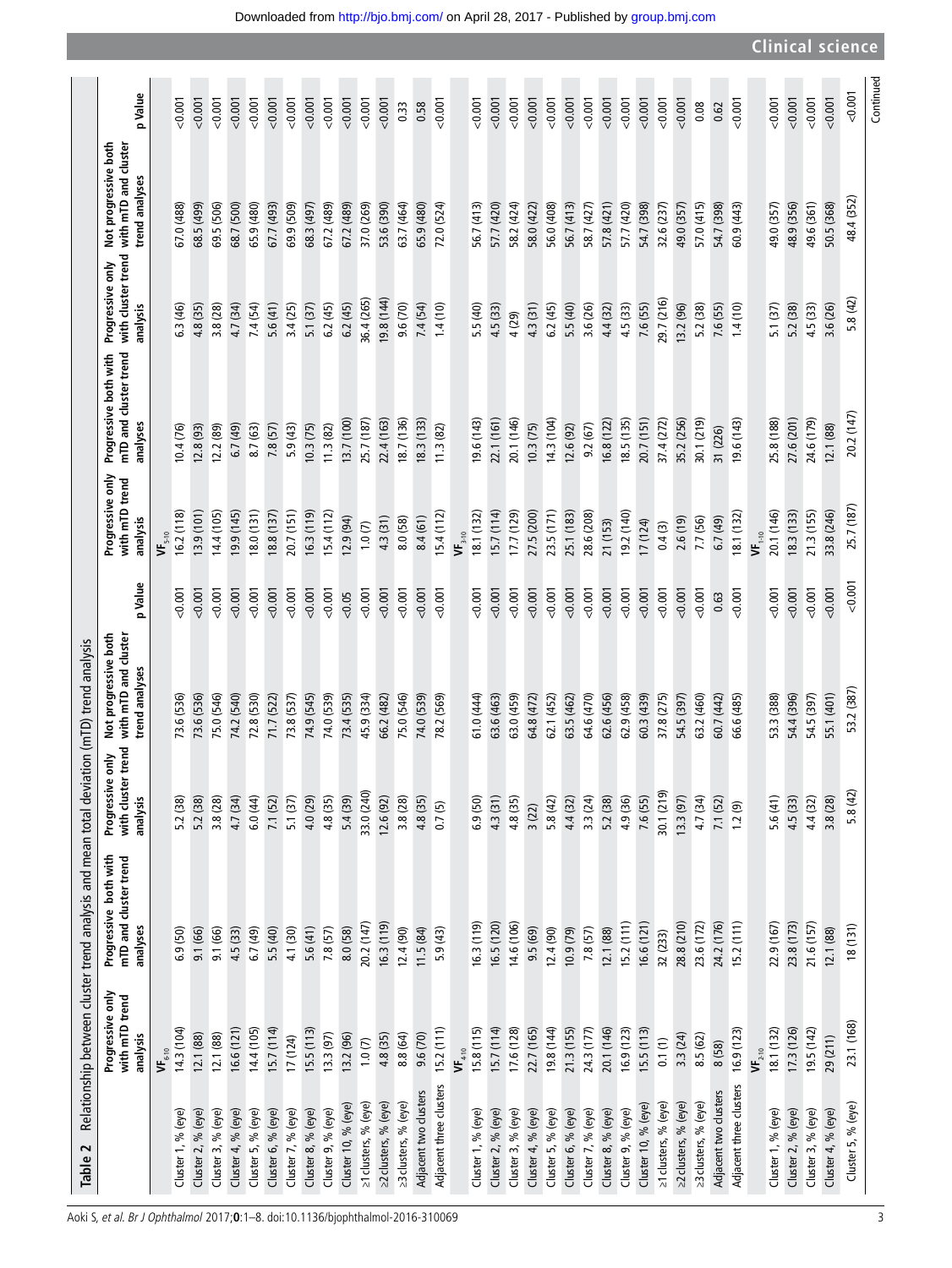| Table 2 Continued                  |                                                |                                                            |            |                                                                                                    |         |                            |                                                                                                                   |            |                                                           |         |
|------------------------------------|------------------------------------------------|------------------------------------------------------------|------------|----------------------------------------------------------------------------------------------------|---------|----------------------------|-------------------------------------------------------------------------------------------------------------------|------------|-----------------------------------------------------------|---------|
|                                    | Progressive only<br>with mTD trend<br>analysis | Progressive both with<br>mTD and cluster trend<br>analyses | analysis   | Progressive only Not progressive both<br>with cluster trend with mTD and cluster<br>trend analyses | p Value | with mTD trend<br>analysis | Progressive only Progressive both with Progressive only Not progressive both<br>mTD and cluster trend<br>analyses | analysis   | with cluster trend with mTD and cluster<br>trend analyses | p Value |
| luster 6, % (eye)                  | 27.6 (201)                                     | 13.5 (98)                                                  | 5.2 (38)   | 53.7 (391)                                                                                         | 0.001   | 28 (204)                   | 17.9 (130)                                                                                                        | 4.3 (31)   | 49.9 (363)                                                | 0.001   |
| luster 7, % (eye)                  | 31.5 (229)                                     | 9.6(70)                                                    | 2.6(19)    | 56.3 (410)                                                                                         | 0.001   | 35 (255)                   | (62, 610)                                                                                                         | (1.9(14)   | 52.2 (380)                                                | 0.001   |
| Cluster 8, % (eye)                 | 22.5 (164)                                     | 18.5(135)                                                  | 5.1(37)    | 53.8 (392)                                                                                         | 0.001   | 22.8 (166)                 | 23.1 (168)                                                                                                        | 3.6 (26)   | 50.5 (368)                                                | 0.001   |
| Cluster 9, % (eye)                 | 20.5 (149)                                     | 20.6 (150)                                                 | 4.7 (34)   | 54.3 (395)                                                                                         | 0.001   | 21.7 (158)                 | 24.2 (176)                                                                                                        | 4.9 (36)   | 49.2 (358)                                                | 0.001   |
| Cluster 10, % (eye)                | 18.3(133)                                      | 22.8 (166)                                                 | 6.6 (48)   | 52.3 (381)                                                                                         | < 0.001 | 18.5(135)                  | 27.3 (199)                                                                                                        | 6.3 (46)   | 47.8 (348)                                                | 0.001   |
| e1 clusters, % (eye)               | 0.3(2)                                         | 40.8 (297)                                                 | 29.1 (212) | 29.8 (217)                                                                                         | 0.001   | $\widehat{0}$              | 45.9 (334)                                                                                                        | 26.5 (193) | 27.6 (201)                                                | 0.001   |
| 22 clusters, % (eye)               | 2.3(17)                                        | 38.7 (282)                                                 | 12.5(91)   | 46.4 (338)                                                                                         | < 0.001 | 1.4(10)                    | 44.5 (324)                                                                                                        | 12(87)     | 42.2 (307)                                                | 0.001   |
| 23 clusters, % (eye)               | 73 (53)                                        | 33.8 (246)                                                 | 5.6(41)    | 53.3 (388)                                                                                         | 0.26    | 6.5(47)                    | 39.4 (287)                                                                                                        | 4.8 (35)   | 49.3 (359)                                                | 0.22    |
| Adjacent two clusters              | 7.3 (53)                                       | 33.8 (246)                                                 | 8 (58)     | 51.0(371)                                                                                          | 0.70    | 5.9(43)                    | 40 (291)                                                                                                          | 6.2(45)    | 47.9 (349)                                                | 0.91    |
| Adjacent three clusters 18.8 (137) |                                                | 22.3 (162)                                                 | 1.2(9)     | 57.7 (420)                                                                                         | 0.001   | 19.2 (140)                 | 26.6 (194)                                                                                                        | 1.5(11)    | 52.6 (383)                                                | 0.001   |
|                                    |                                                |                                                            |            |                                                                                                    |         |                            |                                                                                                                   |            |                                                           |         |



<span id="page-3-0"></span>**Figure 2** PBP for cluster trend analysis and mean total deviation mTD trend analysis. The PBP rates for cluster trend analysis were significantly lower than those for mTD trend analysis on two occasions: cluster 7 with VF<sub>5-10</sub> and cluster 7 with VF<sub>4-10</sub>. The  $\geq$ 1 clusters PBP rates were significantly higher than those from mTD trend analysis for four VF series. There was no significant difference in ≥2 clusters and ≥3 clusters PBP rates with mTD trend analysis PBP rates in all VF series. The adjacent three clusters PBP rate was significantly lower than that from mTD trend analysis for VF<sub>6-10</sub>. \* and \*\*: PBP was significantly different (p<0.05 and p<0.01) with the pairwise  $\chi^2$  test after correction of p values for multiple testing using Holm's method. PBP, 'Proportion Both Progressing'; mTD, mean of 52 total deviation values correspond to 24–2 Humphrey visual field, ≥1 clusters: progression in at least one cluster, ≥2 clusters: progression in at least two clusters, ≥3 clusters: progression in at least three clusters, adjacent 2 clusters: progression in at least two adjacent clusters, adjacent 3 clusters: progression in at least three adjacent clusters.

were significantly correlated with those from mTD trend analysis in most of the cases (p<0.05, McNemar's test); however, between 1.9% (14 eyes: cluster 7,  $VF_{1-10}$ ) and 7.6% (55 eyes: cluster 10,  $VF_{3-10}$  and  $VF_{4-10}$ ) of clusters were progressive with the cluster trend analysis but not with the mTD trend analysis. Up to 36.4% (265 eyes:  $VF_{5-10}$ ), 19.8% (144 eyes:  $VF_{5-10}$ ) and 9.6% (70 eyes:  $VF_{5-10}$ ) of VFs showed progression in clusters that was not reflected in the mTD trend analysis based on one or more, two or more and three or more clusters progressing, respectively. Conversely, up to 1.0% (7 eyes:  $VF_{1-10}$ ), 4.4% (35 eyes:  $VF_{1-10}$ ) and 8.8% (64 eyes:  $VF_{2-10}$ ) of eyes progressed according to the mTD trend analysis but not with cluster-based progression analysis based on one or more clusters, two or more.

[Figure](#page-3-0) 2 illustrates PBP rates for the cluster trend analysis and for the mTD trend analysis. The PBP rate was between 15.1% (cluster 7, VF6-10) and 83.1% (cluster 5, VF2-10) for cluster trend analysis and between 34.4% (VF6-10) and 84.1% (VF2- 10) for mTD trend analysis. The PBP rates for cluster trend analysis were significantly lower than those for mTD trend analysis on two occasions: cluster 7 with VF<sub>5-10</sub> and cluster 7 with VF<sub>4-10</sub> (p=0.049and 0.032, respectively, pairwise test). The PBP rate for progression defined based on one or more progressing clusters was between 62.8% (VF<sub>6-10</sub>) and 91.5% (VF<sub>2-10</sub>); PBP rates were significantly higher than those from mTD trend analysis for four VF series:  $VF_{6-10}$ ,  $VF_{5-10}$ ,  $VF_{4-10}$  and  $VF_{3-10}$  (p<0.01).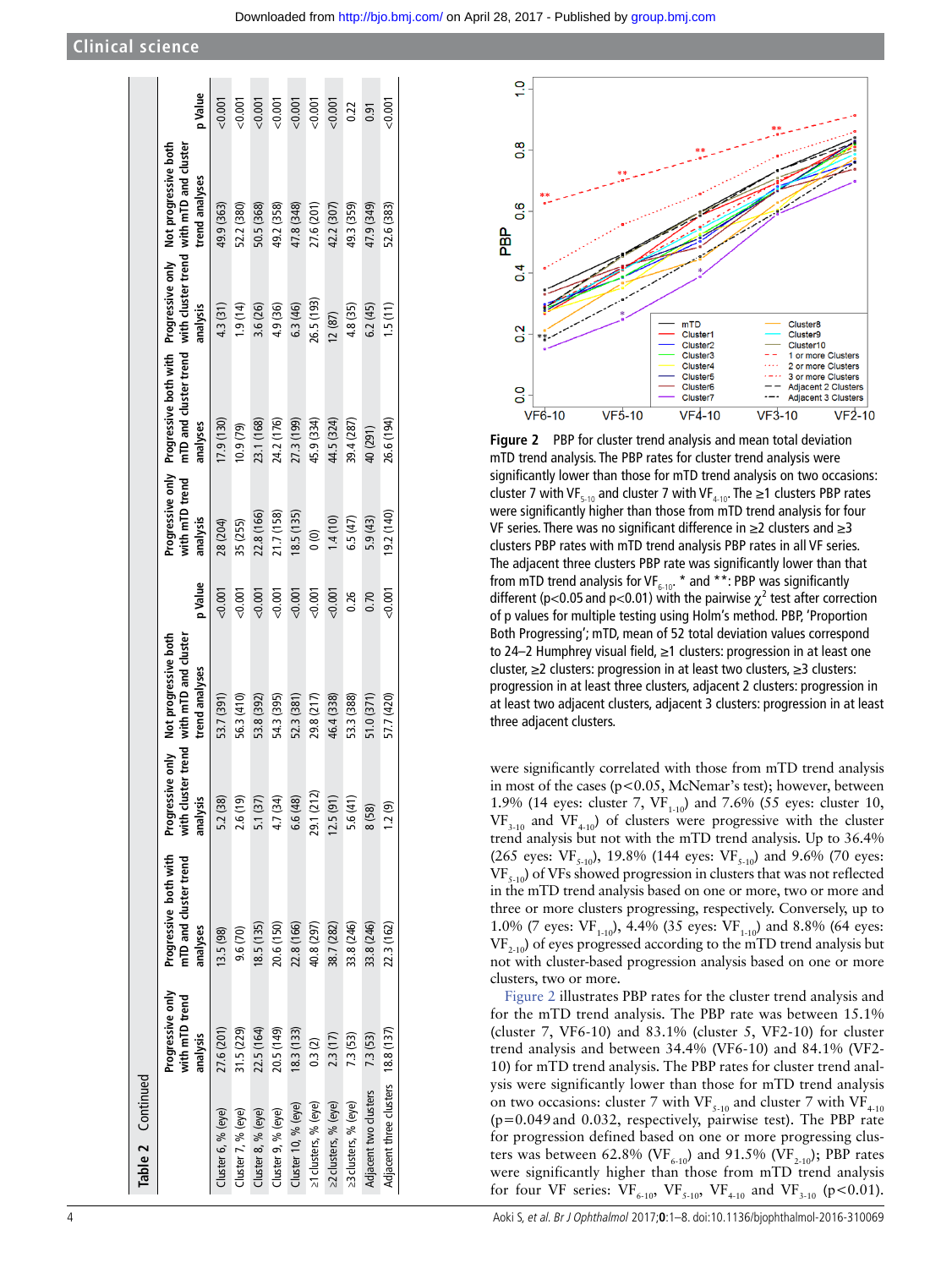

<span id="page-4-0"></span>**Figure 3** PBNP for cluster trend analysis and mTD trend analysis. There was no significant difference between cluster trend analysis and mTD trend analysis results (pairwise  $\chi^2$  test after correction of p values for multiple testing using Holm's method). The PBNP rates for ≥1 clusters were significantly lower than those from mTD trend analysis for all VF series. There was no significant difference in the PBNP rates for ≥2 clusters and ≥3 clusters versus mTD trend analysis PBNP rates in all VF series. The adjacent three clusters PBNP rate was significantly higher than that from mTD trend analysis for VF $_{6-10}$ . \* and \*\*: PBNP was significantly different ( $p<0.05$  and  $p<0.01$ ) with the pairwise  $\chi^2$  test after correction of p values for multiple testing using Holm's method. PBNP, 'Proportion Both Not Progressing'; mTD, mean of 52 total deviation values correspond to 24–2 Humphrey visual field, ≥1 clusters: progression in at least one cluster, ≥2 clusters: progression in at least two clusters, ≥3 clusters: progression in at least three clusters, adjacent 2 clusters: progression in at least two adjacent clusters, adjacent 3 clusters: progression in at least three adjacent clusters.

The PBP rate for progression defined based on two or more progressing clusters was between 41.6% (VF $_{6-10}$ ) and 86.1% (VF<sub>2-10</sub>). The PBP rate for progression defined based on three or more progressing clusters was between 28.9% (VF $_{6-10}$ ) and 81.1% (VF<sub>2-10</sub>). The PBP rates for progression defined as two and three adjacent clusters were between 28.5% (VF $_{6-10}$ ) and 82.4% (VF<sub>2-10</sub>) and between 18.0% (VF<sub>6-10</sub>) and 76.1% (VF<sub>2-10</sub>), respectively. PBP rate from progression definition based on three adjacent progressing clusters was significantly lower than that from mTD trend analysis for VF $_{6-10}$  (p<0.01).

[Figure](#page-4-0) 3 shows the comparison of PBNP rates between cluster trend analysis and mTD trend analysis. PBNP was between 91.7% (cluster 7, VF6-10) and 97.1% (cluster 3, VF2-10) for cluster trend analysis and between 89.8% (VF5-10) and 95.4% (VF2-10) for mTD trend analysis; no significant difference was observed in any comparisons (pairwise test, p>0.05). The PBNP rate for progression defined based on one or more progressing clusters was between 72.1% (VF<sub>6-10</sub>) and 86.6% (VF<sub>2-10</sub>); these rates were significantly lower than those from mTD trend analysis for all VF series (p<0.05 for  $VF_{6-10}$ ,  $VF_{5-10}$ ,  $VF_{4-10}$  and  $VF_{3-10}$  and p<0.01 for  $VF_{2-10}$ ). The PBNP rate for progression defined based on two or more progressing clusters was between 86.4% (VF<sub>5-10</sub>) and 94.0% (VF<sub>2-10</sub>). The PBNP rate for progression defined based on three or more progressing clusters was between 91.4% (VF<sub>5-10</sub>) and 93.8% (VF<sub>6-10</sub>). The PBNP rates



<span id="page-4-1"></span>**Figure 4** PIP for mTD trend analysis and cluster trend analysis. No significant difference was observed between cluster trend analysis and mTD trend analysis. The PIP rates for ≥1 clusters were significantly higher than those from mTD trend analysis for all VF series. There was no significant difference in the PIP rates for ≥2 clusters and ≥3 clusters versus mTD trend analysis PIP rates in all VF series. The adjacent three clusters PIP rate was significantly lower than that from mTD trend analysis for VF<sub>6-10</sub>. \* and \*\*: PIP was significantly different (p<0.05 and p<0.01), with the pairwise  $\chi^2$  test after correction of p values for multiple testing using Holm's method. PIP, 'Proportion Inconsistent Progression'; mTD, mean of 52 total deviation values correspond to 24–2 Humphrey visual field, ≥1 clusters: progression in at least one cluster, ≥2 clusters: progression in at least two clusters, ≥3 clusters: progression in at least three clusters, adjacent 2 clusters: progression in at least two adjacent clusters, adjacent 3 clusters: progression in at least three adjacent clusters.

for progression defined as two and three adjacent clusters were between 91.3% (VF<sub>3-10</sub>) and 94.1% (VF<sub>6-10</sub>) and between 94.3% (VF<sub>3-10</sub>) and 97.1% (VF<sub>2-10</sub>), respectively. PBNP rate from progression definition based on three adjacent progressive clusters was significantly higher than that from mTD trend analysis for  $VF_{6-10}$  (p<0.01).

[Figure](#page-4-1) 4 shows the comparison of PIP rates between cluster trend analysis and mTD trend analysis. PIP rate was between 3.0% (cluster 5, VF2-10) and 7.8% (cluster 9, VF5-10) for C-TA and between 4.6% (VF2-10) and 10.1% (VF5-10) for mTD trend analysis; no significant difference was observed in any comparisons (pairwise test, p>0.05). The PIP rate for progression defined based on one or more progressing clusters was between 13.4% (VF<sub>2-10</sub>) and 27.9% (VF<sub>6-10</sub>); these were significantly higher than those from mTD trend analysis for all VF series ( $p$ <0.05 for  $VF_{6-10}$ ,  $VF_{5-10}$ ,  $VF_{4-10}$ ,  $VF_{3-10}$  and  $p < 0.01$  for  $VF_{2-10}$ ). The PIP rates for progression defined based on two or more progressing clusters and three or more progressing clusters were between 6.0% (VF<sub>2-10</sub>) and 13.6% (VF<sub>5-10</sub>) and between 6.2% (VF<sub>6-10</sub>) and 8.6% (VF $_{5-10}$ ), respectively. The PIP rates for progression defined as two and three adjacent clusters were between 5.9% (VF $_{6-10}$ ) and 8.7% (VF<sub>3-10</sub>) and between 2.1% (VF<sub>6-10</sub>) and 5.7% (VF<sub>3-10</sub>), respectively. PIP rate from progression definition based on three adjacent progressive clusters was significantly lower than that from mTD trend analysis for VF<sub>6-10</sub> (p<0.01).

The mean number of VF tests and duration needed for the first detection of VF progression with the mTD trend analysis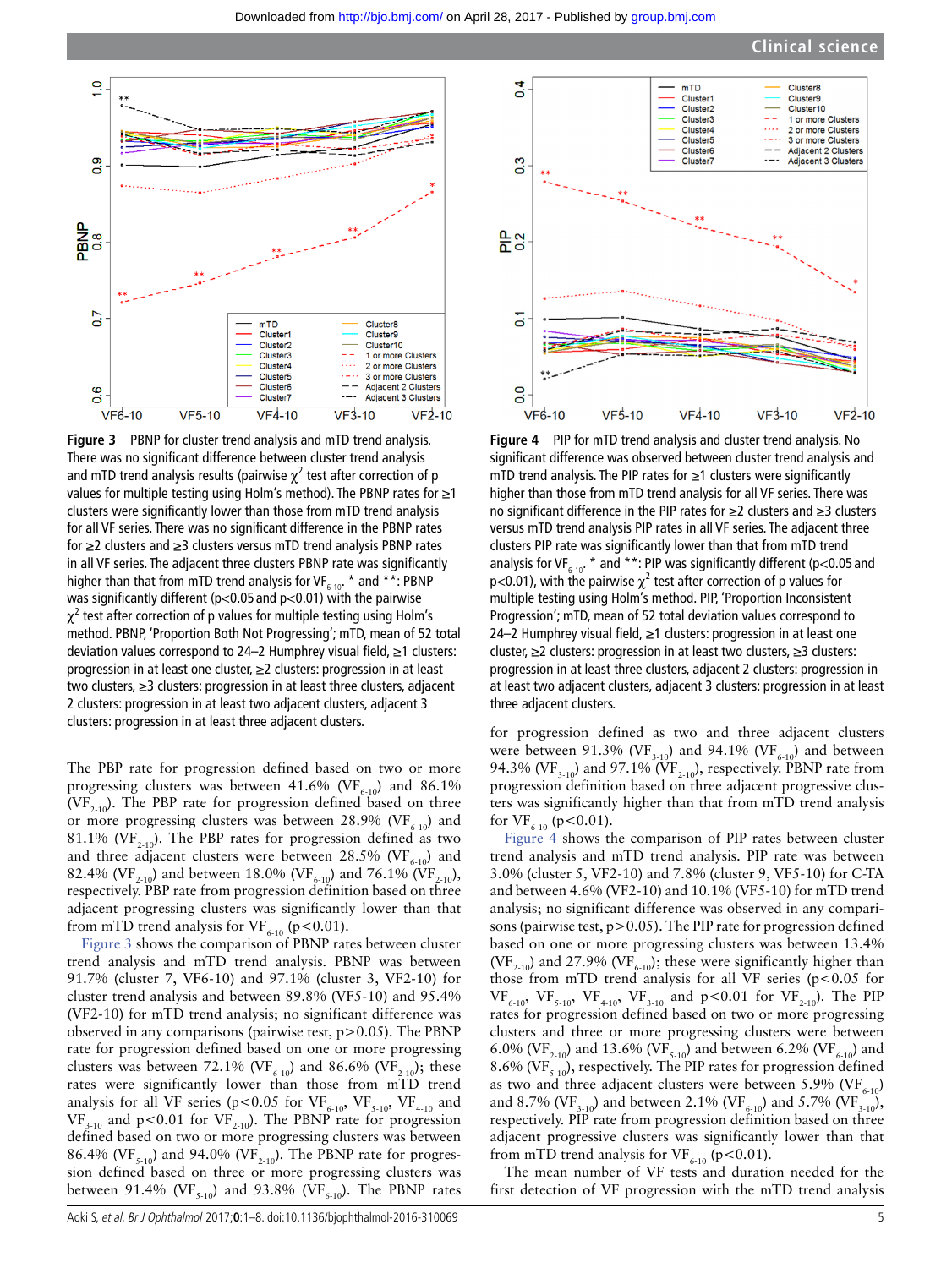**Clinical science**



<span id="page-5-0"></span>**Figure 5** ROC curves for predicting progression in VF<sub>1-10</sub>. The left and right figures represent those using the number of progressing test points and the number of progressing clusters, respectively. The AUC for VF<sub>1-10</sub> was significantly larger using the number of progressing clusters versus the number of progressing points (Delong's test, p<0.05), as shown by '\*' in the figure. AUC, area under the ROC curve; mTD, mean of 52 total deviation values correspond to 24–2 Humphrey visual field; ROC, receiver operating characteristic; VF, visual field.

was  $6.81 \pm 1.72$  (mean $\pm$ SD) VFs and  $3.73 \pm 1.33$  years, respectively. These values were significantly larger and longer than those attained with the definition of one or more progressing clusters: 1.33 VFs and 0.87 years. Similarly, the definition of two or more progressing clusters detected progression earlier than the mTD trend analysis by 0.60 VFs and 0.39 years.

ROC curves to predict significant progression in the mTD trend analysis (VF<sub>1-10</sub>) using the number of significantly progressing test points (from point-wise trend analysis) or the number of clusters (from cluster trend analysis) are shown in [figure](#page-5-0) 5. The AUCs were between 87.0% (VF6-10) and 94.3% (VF1-10) for point-wise trend analysis and between 88.7% (VF6-10) and 95.6% (VF1-10) for cluster trend analysis. Delong's test for the difference between the AUCs showed a significant difference for  $VF_{1-10}$  (p=0.046).

#### **DISCUSSION**

In this study, a cluster-based trend analysis was investigated and contrasted with whole VF and point-wise trend analyses. The results of full field trend analysis (mTD trend analysis) and the cluster-based trend analysis were significantly correlated. A small number of eyes were missed by cluster trend analysis when showing progression with mTD trend analysis (from 0.0% to 1.0%; [table](#page-2-0) 2). However, there were relatively larger proportion of clusters observed to progress when mTD trend analysis suggested no significant progression. In addition, cluster trend analysis was no worse than mTD trend analysis in performance according to the PBP, PBNP and PIP statistics. Finally, measuring the number of clusters progressing appears to be as useful as the number of VF test points progressing in predicting future whole field progression, as suggested by similar AUCs. This implies cluster trend analysis is as robust as mTD trend analysis and, at the same time, cluster trend analysis is more sensitive to focal VF progression than mTD trend analysis.

Assessing the trend of global VF indices (such as mTD or mean deviation (MD)) over time remains one of the most popular methods to measure glaucomatous VF progression. This method is more robust to false positive results than pointwise trend analysis; however, glaucomatous change/progression usually occurs locally so whole field trend analysis is not ideal to achieve early detection of progression. However, point-wise trend analysis can be very unreliable, because of the

large variability of measurements,  $4-6$  particularly when glau-comatous deterioration is predominant.<sup>[6](#page-6-4)</sup> Cluster-based trend analysis offers one approach to overcome this problem. The PBNP rate (a surrogate metric for the true negative rate) and PIP rate (a surrogate measurement for the false positive rate) associated with the cluster trend analysis were not worse than those observed for mTD trend analysis; however, the PBP rate (a surrogate metric for the true positive rate) was significantly lower for cluster trend analysis than it was for mTD trend analysis on two occasions (among 50 comparisons: 10 clusters x 5 VF series): cluster 7 with VF<sub>5-10</sub> and cluster 7 with VF<sub>4-10</sub>. Cluster 7 corresponds to retinal area nasal and superior to the optic disc and tends not to be predominantly affected in glaucoma.[18 19](#page-7-4) Sensitivity measurements are more variable in this peripheral area of the VF, and the lower PBP rate was only observed in relatively short series of VFs (six and seven VFs long). Thus, the current results suggest cluster trend analysis is no less robust than mTD trend analysis in clusters where glaucomatous VF damage tends to occur and with long series of VFs.

Clinicians may benefit from observing the results of a cluster trend analysis in addition to trend analyses of the whole field and point-wise VF sensitivity. Interestingly, our results suggest that an mTD trend analysis can mask a considerable proportion of progression observed in EyeSuites clusters. In particular, our results suggest that focusing on one or more and two or more progressing clusters, compared with monitoring whole field progression, clinicians can detect progression with smaller number of VF tests and shorter observation period by 1.33 VF tests/0.87 years and 0.60 VF tests/0.39 years on average. However, the probability that an eye that shows significant progression in an mTD trend analysis is missed by a cluster trend analysis was low but varies according to the definition of cluster-based progression. As we would expect, the probability increased with the number of progressing clusters. For the definition of one or more progressing clusters, just up to 1.0% of global progression was missed, for two or more progressing clusters, the proportion was up to 4.8% and for three or more progressing clusters, the rate was up to 8.8% (see [table](#page-2-0) 2). Although cluster-based progression defined by one or more progressing clusters is sensitive to detect progression, false positives are a concern. However, when progression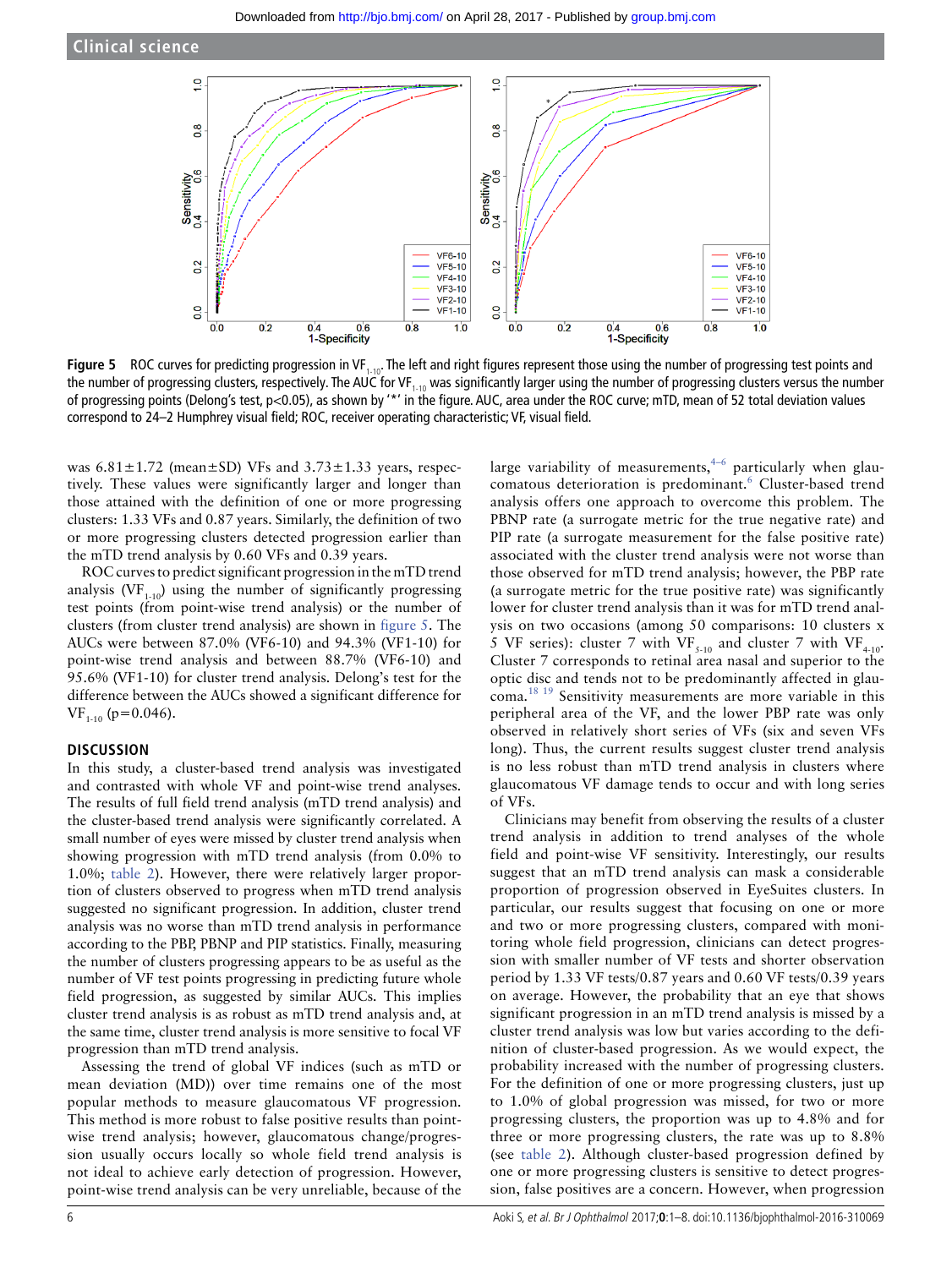was defined by two or more, three or more or two adjacent progressing clusters, PBP, PBNP and PIP rates were not significantly different from those observed for mTD trend analysis. Thus, a cluster-based trend analysis appears to be a clinically useful method to detect progression, especially in longer VF series (since this is associated with an increase in PBP and PBNP rates, and a decrease in the PIP rate). More specifically, the PBP rates for progression defined based on one or more progressing clusters were significantly higher than mTD trend analysis; however, the PBNP rates for progression defined based on one or more progressing clusters were significantly lower than mTD trend analysis, and also the PIP rates for progression defined based on one or more progressing clusters were significantly higher than mTD trend analysis. This is explained by relatively large variability that increases both sensitivity and false positives. The contrary result was obtained in  $VF_{6,10}$  for trend analysis based on three adjacent progressive clusters, and this can be explained by the population characteristics; most subjects stayed at relatively early stage of glaucoma for the observation period, and few proportions of eyes progressive based on mTD trend analysis had three adjacent progressive clusters (figures [2, 3 and 4](#page-3-0)). Thus, it is advised to use the definition of two or more, three or more or two adjacent progressing clusters. The current study did not specify which of these three definitions is the best because they showed no significant difference in PBP, PBNP and PIP rates for every VF series with pairwise test in our analysis (data not shown).

In an ROC analysis predicting significant progression from an mTD trend analysis of  $VF_{1-10}$ , the number of significantly progressing clusters had an AUC similar to that for the number of significantly progressing test points for VF series  $VF_{6-10}$  through to  $VF_{2,10}$  and a significantly larger AUC for  $VF_{1,10}$ . This is probably because cluster trend analysis is more robust to VF variability than point-wise trend analysis. This result is important because point-wise trend analysis is already employed in clinics using specialised software such as PROGRESSOR (Medisoft, Leeds, UK).

A limitation of the current study is that relatively stable VF series (−0.3dB/year) were investigated. Research should be carried out in eyes with faster progression rates to further explore the usefulness of cluster trend analysis. It would also be helpful to contrast cluster trend analysis with other approaches; for example, a new regression model was recently proposed by Zhu *et al.*<sup>[20](#page-7-5)</sup> Indeed, improvements to the standard regression model could be applied to try to improve the cluster trend analysis. A further limitation concerns the judgement of progression, which can be made based on a combination of the magnitude of progression and the significance level<sup>[21](#page-7-6)</sup>; we did not follow this approach; however, the usefulness of including a progression rate should be investigated for cluster trend analysis in future. We recently reported that smaller clusters can be advantageous to predict future VF sensitivity. Although we did not investigate the usefulness of different clusters here, we would expect smaller clusters would be associated with more variable results; however, it would be worthwhile to explore other clustering approaches. $^{22}$  Also our proxy estimates of both sensitivity and specificity may be inflated because of the inherent correlation between prior VFs and VF<sub>1-10</sub>. Also, the studied patients in the study was recruited in Japan where the prevalence of NTG is very high. $^{23}$  $^{23}$  $^{23}$  Another study would be needed to validate the current results in other population.

In conclusion, the results of point-wise, the EyeSuite cluster-based and whole field trend analyses were compared in the current study. As a result, it was suggested that a whole field trend analysis can miss local VF progression. Furthermore, cluster-based trend analysis appears as robust as mTD trend analysis. In particular, it was suggested it was a good compromise to use the definition of two or more progressing clusters.

#### **Author affiliations**

<sup>1</sup>Department of Ophthalmology, The University of Tokyo, Tokyo, Japan 2 Department of Ophthalmology, Tokyo Hospital, Tokyo, Japan <sup>3</sup>The University of Tokyo, Tokyo, Japan

4 Department of Ophthalmology, Osaka Daigaku Daigakuin Igakukei Kenkyuka Igakubu, Suita, Osaka, Japan

<sup>5</sup>Department of Ophthalmology, Shimane University Faculty of Medicine, Izumo, Japan

6 Department of Ophthalmology, Minami-matsuyama Hospital, Matsuyama-shi, Ehime, Japan

<sup>7</sup>Department of Ophthalmology, Ehime University School of Medicine, Toon-shi, Ehime, Japan

<sup>8</sup>Department of Ophthalmology, Kyoto Prefectural University of Medicine, Kyoto, Japan

<sup>9</sup>Department of Ophthalmology, Yamaguchi University Graduate School of Medicine, Ube, Yamaguchi, Japan

10Department of Ophthalmology, Kagoshima University Graduate School of Medical and Dental Sciences, Kagoshima, Japan

<sup>11</sup>Department of Ophthalmology, Faculty of Medicine, University of Yamanashi, Chuo, Japan

<sup>12</sup>Department of Ophthalmology, Graduate School of Medical Sciences, Kitasato University, Sagamihara, Kanagawa, Japan

<sup>13</sup> Department of Rehabilitation, Orthoptics and Visual Science, School of Allied Health Sciences, Kitasato University, Kanagawa, Japan

<sup>14</sup>Department of Ophthalmology, University of Tokyo Graduate School of Medicine, Tokyo, Japan

**Contributors** Substantial contributions to the conception or design of the work: SA, HM and RA. Acquisition, analysis or interpretation of data for the work: SA, HM, YF, MM, AM, MT, SM, KM, KS, TY, KK, KH, NS and RA. Drafting the work or revising it critically for important intellectual content: SA, HM, YF, MM, AM, MT, SM, KM, KS, TY, KK, KH, NS and RA. Final approval of the version to be published: SA, HM, YF, MM, AM, MT, SM, KM, KS, TY, KK, KH, NS and RA. Agreement to be accountable for all aspects of the work in ensuring that questions related to the accuracy or integrity of any part of the work are appropriately investigated and resolved: SA, HM, YF, MM, AM, MT, SM, KM, KS, TY, KK, KH, NS and RA.

**Funding** This work was supported by the Ministry of Education, Culture, Sports, Science and Technology of Japan and Japan Science and Technology Agency (JST) CREST 26462679 .

**Competing interests** None declared.

**Ethics approval** The review board of each institute, including the Tokyo University **Hospital** 

**Provenance and peer review** Not commissioned; externally peer reviewed.

© Article author(s) (or their employer(s) unless otherwise stated in the text of the article) 2017. All rights reserved. No commercial use is permitted unless otherwise expressly granted.

#### **REFERENCES**

- <span id="page-6-0"></span>1 Quigley HA, Broman AT. The number of people with glaucoma worldwide in 2010 and 2020. [Br J Ophthalmol](http://dx.doi.org/10.1136/bjo.2005.081224) 2006;90:262–7.
- <span id="page-6-1"></span>2 Yamamoto T, Sawada A, Mayama C, et al. The 5-year incidence of bleb-related infection and its risk factors after filtering surgeries with adjunctive mitomycin C: collaborative bleb-related infection incidence and treatment study 2. [Ophthalmology](http://dx.doi.org/10.1016/j.ophtha.2013.11.025) 2014;121:1001–6.
- 3 Shields MB. Shields' Textbook of Glaucoma. 6th ed. Philadelphia PA: Lippincott Williams & Wilkins, 2010.
- <span id="page-6-2"></span>4 Nassiri N, Moghimi S, Coleman AL, et al. Global and pointwise rates of decay in glaucoma eyes deteriorating according to pointwise event analysis. Invest [Ophthalmol Vis Sci](http://dx.doi.org/10.1167/iovs.12-10833) 2013;54:1208–13.
- De Moraes CG, Liebmann CA, Susanna R, et al. Examination of the performance of different pointwise linear regression progression criteria to detect glaucomatous visual field change. [Clin Exp Ophthalmol](http://dx.doi.org/10.1111/j.1442-9071.2011.02680.x) 2012;40:e190–e196.
- <span id="page-6-4"></span>6 Artes PH, Iwase A, Ohno Y, et al. Properties of perimetric threshold estimates from full threshold, SITA standard, and SITA fast strategies. Invest Ophthalmol Vis Sci 2002;43:2654–9.
- <span id="page-6-3"></span>7 Smith SD, Katz J, Quigley HA. Analysis of progressive change in automated visual fields in glaucoma. [Invest Ophthalmol Vis Sci](http://dx.doi.org/10.1016/S0002-9394(14)72089-6) 1996;37:460–1428.
- 8 Nouri-Mahdavi K, Brigatti L, Weitzman M, et al. Comparison of methods to detect visual field progression in glaucoma. [Ophthalmology](http://dx.doi.org/10.1016/S0161-6420(97)30153-5) 1997;104:1228-36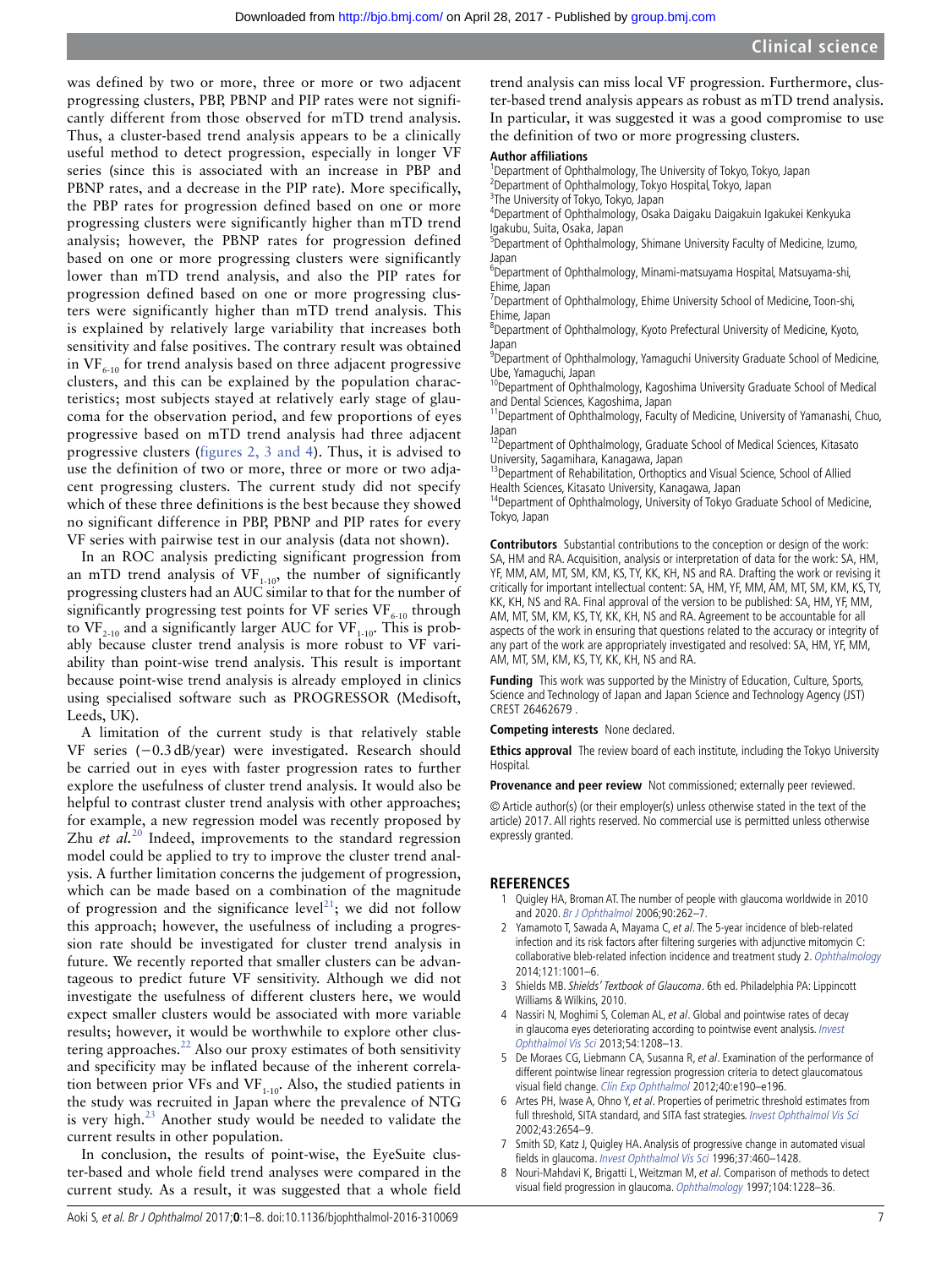## **Clinical science**

- 9 Mayama C, Araie M, Suzuki Y, et al. Statistical evaluation of the diagnostic accuracy of methods used to determine the progression of visual field defects in glaucoma. [Ophthalmology](http://dx.doi.org/10.1016/j.ophtha.2004.06.025) 2004;111:2117–25.
- 10 Katz J, Sommer A, Gaasterland DE, et al. Comparison of analytic algorithms for detecting glaucomatous visual field loss. [Arch Ophthalmol](http://dx.doi.org/10.1001/archopht.1991.01080120068028) 1991;109:1684–9.
- <span id="page-7-0"></span>11 Hirasawa K, Murata H, Hirasawa H, et al. Clustering visual field test points based on rates of progression to improve the prediction of future damage. [Invest Ophthalmol](http://dx.doi.org/10.1167/iovs.14-15040)  [Vis Sci](http://dx.doi.org/10.1167/iovs.14-15040) 2014;55:7681–5.
- 12 Hirasawa K, Murata H, Asaoka R. Revalidating the usefulness of a "Sector-Wise Regression" Approach to Predict Glaucomatous Visual Function Progression. [Invest](http://dx.doi.org/10.1167/iovs.15-16694)  [Ophthalmol Vis Sci](http://dx.doi.org/10.1167/iovs.15-16694) 2015;56:4332–5.
- <span id="page-7-1"></span>13 Fujino Y, Asaoka R, Murata H, et al. Evaluation of glaucoma progression in Large-Scale clinical data: the Japanese Archive of Multicentral Databases in Glaucoma (JAMDIG). [Invest Ophthalmol Vis Sci](http://dx.doi.org/10.1167/iovs.15-19046) 2016;57:2012–20.
- 14 Spry PG, Johnson CA. Identification of progressive glaucomatous visual field loss. [Surv Ophthalmol](http://dx.doi.org/10.1016/S0039-6257(01)00299-5) 2002;47:158–73.
- 15 Naito T, Yoshikawa K, Mizoue S, et al. Relationship between consecutive deterioration of mean deviation value and progression of visual field defect in openangle glaucoma. [Clin Ophthalmol](http://dx.doi.org/10.2147/OPTH.S94497) 2015;9:2217–22.
- <span id="page-7-2"></span>16 Karakawa A, Murata H, Hirasawa H, et al. Detection of progression of glaucomatous visual field damage using the point-wise method with the binomial test. [PLoS One](http://dx.doi.org/10.1371/journal.pone.0078630) 2013;8:e78630.
- <span id="page-7-3"></span>17 Team RDC. R: a language and environment for statistical computing. Vienna, Austria: R Foundation for Statistical Computing, 2010.
- <span id="page-7-4"></span>18 Artes PH, Chauhan BC. Longitudinal changes in the visual field and optic disc in glaucoma. [Prog Retin Eye Res](http://dx.doi.org/10.1016/j.preteyeres.2004.10.002) 2005;24:333–54.
- 19 Hart WM, Becker B. The onset and evolution of glaucomatous visual field defects. [Ophthalmology](http://dx.doi.org/10.1016/S0161-6420(82)34798-3) 1982;89:268–79.
- <span id="page-7-5"></span>20 Zhu H, Russell RA, Saunders LJ, et al. Detecting changes in retinal function: analysis with Non-Stationary weibull error regression and spatial enhancement (ANSWERS). [PLoS One](http://dx.doi.org/10.1371/journal.pone.0085654) 2014;9:e85654.
- <span id="page-7-6"></span>21 Gardiner SK, Crabb DP. Examination of different pointwise linear regression methods for determining visual field progression. Invest Ophthalmol Vis Sci 2002;43:1400–7.
- <span id="page-7-7"></span>22 Nouri-Mahdavi K, Mock D, Hosseini H, et al. Pointwise rates of visual field progression cluster according to retinal nerve fiber layer bundles. [Invest Ophthalmol](http://dx.doi.org/10.1167/iovs.11-9021)  [Vis Sci](http://dx.doi.org/10.1167/iovs.11-9021) 2012;53:2390–4.
- <span id="page-7-8"></span>23 Iwase A, Suzuki Y, Araie M, et al. The prevalence of primary open-angle glaucoma in japanese: the tajimi study. [Ophthalmology](http://dx.doi.org/10.1016/S0161-6420(04)00665-7) 2004;111:1641-8.